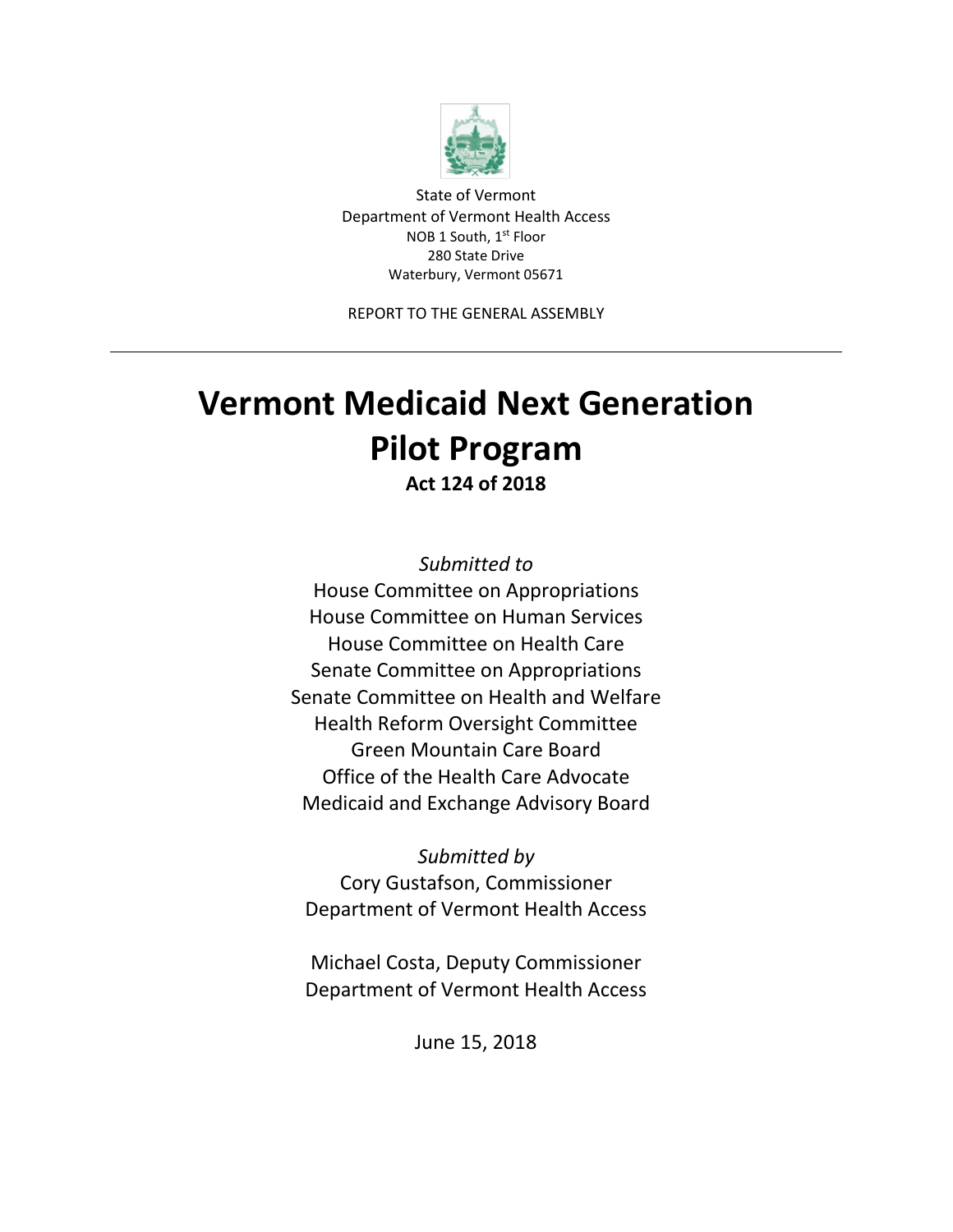This report is submitted to fulfill the requirements of Act 124 of 2018, *An Act Relating to Reporting*  Requirements for the Second Year of the Vermont Medicaid Next Generation ACO Pilot Project.<sup>[1](#page-1-0)</sup> The report provides a summary of pilot project performance from January through May 2018 and proceeds in three sections. Section A offers a brief implementation update. Section B sets forth and discusses each Act 124 requirement. Section C contains appendices that provide more detailed information on pilot project performance. The June 15, 2017 report submission to fulfill the requirements of Act 25 of 2017 includes an overview of the program and its financial model that may serve as a helpful reference to policymakers. [2](#page-1-1)

## *Section A: Vermont Medicaid Next Generation ACO Pilot Program Implementation Update*

DVHA and OneCare Vermont began this pilot program upon executing the Vermont Medicaid Next Generation (VMNG) contract in February of 2017. DVHA and OneCare engaged in negotiations to extend the pilot program to 2018, and executed a contract amendment in December 2017 for the 2018 performance year. In 2018, OneCare Vermont is managing the quality and cost of care for approximately 42,000 Medicaid members in ten communities. This report, the first of three required by Act 124 of 2018, includes information about the first five months of implementation for the 2018 performance year. Throughout 2017 and into 2018, DVHA and OneCare have worked together to improve the collection and reporting of information relating to program implementation, and to address operational challenges as they arise.

## *Key Progress:*

- DVHA and OneCare elected to exercise one of the four optional one-year extensions permitted by the VMNG contract. A one-year extension enables DVHA and OneCare to continue the program for the 2018 calendar year. DVHA and OneCare highlighted several mutual goals for a 2018 performance year when entering into negotiations:
	- o Minimize programmatic changes from 2017 to 2018 to provide stability for ACO-based reform as commercial and Medicare Next Generation ACO programs begin.
	- o Increase the number of communities voluntarily participating in the program.
	- o Increase the number of Medicaid beneficiaries attributed to the ACO.
	- o Ensure programmatic alignment between the VMNG, Medicare, and commercial payer programs in 2018 per the requirements of the Vermont All-Payer ACO Model Agreement.

Negotiations concluded during the fourth quarter of 2017 and a contract amendment was executed in December 2017 with a start date of January 1, 2018.

- Several modest programmatic adjustments were made for the 2018 performance year despite the goal of minimizing program changes. These changes include:
	- o Expanding the waiver of prior authorizations to all providers (the waiver will still only be available for Medicaid members who are attributed to OneCare, and for services for which the ACO is financially accountable).
	- o Removing the ability for specialist providers to attribute members to the ACO (all attribution will be based on an individual's relationship with a primary care provider).

<span id="page-1-1"></span><span id="page-1-0"></span><sup>&</sup>lt;sup>1</sup> See [https://legislature.vermont.gov/assets/Documents/2018/Docs/ACTS/ACT124/ACT124%20As%20Enacted.pdf.](https://legislature.vermont.gov/assets/Documents/2018/Docs/ACTS/ACT124/ACT124%20As%20Enacted.pdf) <sup>2</sup> See [http://legislature.vermont.gov/assets/Legislative-Reports/DVHA-ACT-25-VMNG-ACO-Report-to-Legislature-](http://legislature.vermont.gov/assets/Legislative-Reports/DVHA-ACT-25-VMNG-ACO-Report-to-Legislature-June-15-2017.pdf)[June-15-2017.pdf.](http://legislature.vermont.gov/assets/Legislative-Reports/DVHA-ACT-25-VMNG-ACO-Report-to-Legislature-June-15-2017.pdf)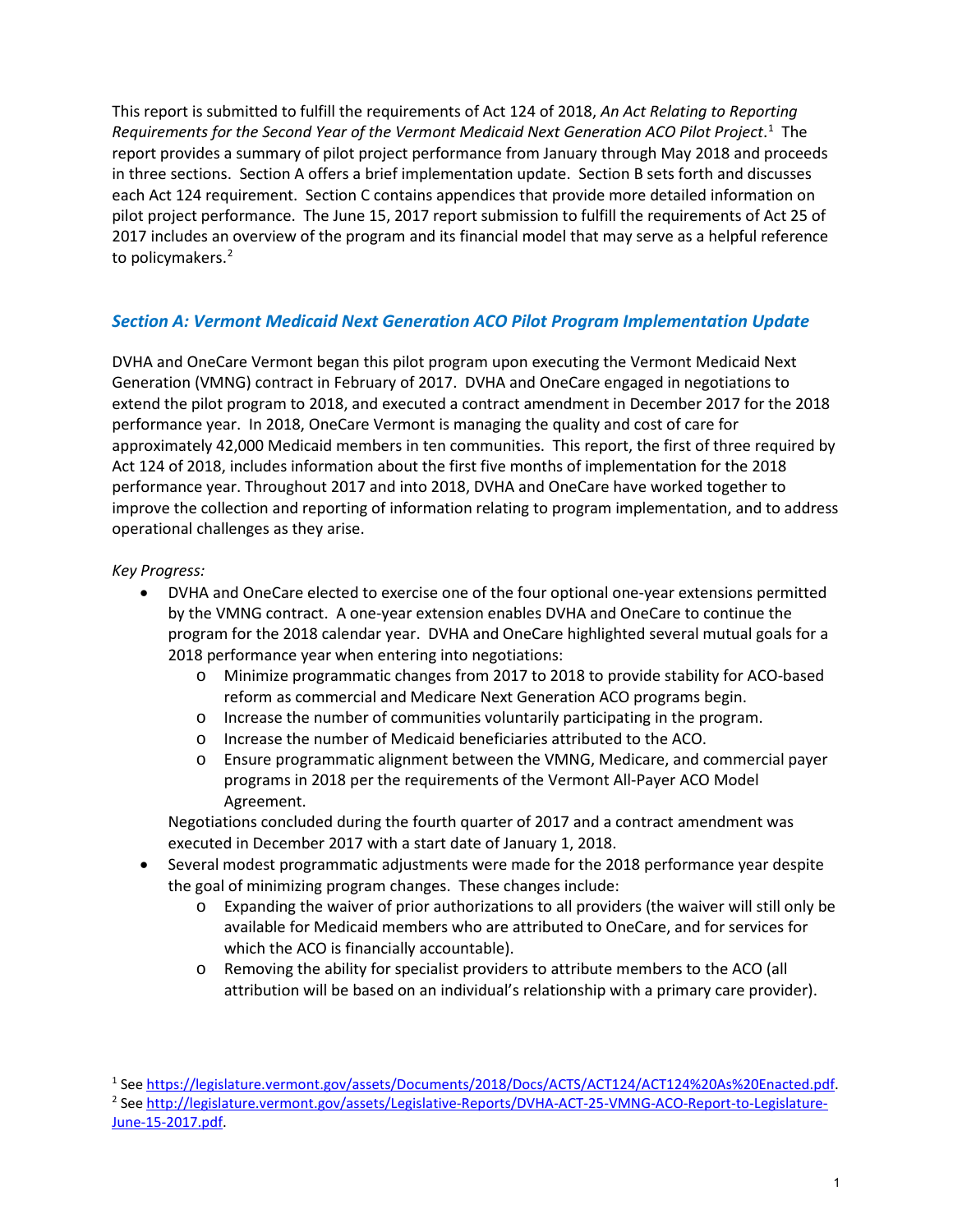- o Making minor adjustments to the list of quality measures used to evaluate ACO performance (including the addition of patient experience survey measures).
- DVHA and OneCare successfully transitioned from the first year to the second year of the program, implementing the above programmatic adjustments. Impacts of these changes on day-to-day operations were identified and targeted for mitigation in a timely manner, enabling DVHA and OneCare to smoothly transition into the program's second year. DVHA and OneCare continue to work closely to ensure that any new operational challenges that arise through the life of the program are identified and resolved in a timely manner.
- Following the first year of experience with program implementation and reporting, DVHA and DXC Technology (DVHA's fiscal intermediary) have worked together to identify a series of systems changes that will improve DVHA's ability to report on the program's financial performance in a more automated and customizable way. Specific improvements that have been identified for development during 2018 include:
	- o Addition of data fields in Medicaid systems that will store information about ACO providers' Health Service Area designations, organizational affiliations (e.g. hospitalowned clinics will be identified as being affiliated with a specific ACO-participating hospital), and participation in ACO pilots (for example, the Comprehensive Payment Reform—or CPR—pilot in which independent practices may elect to be paid prospectively instead of fee-for-service).
	- o Addition of an "ACO Out-of-Network Fee-for-Service" flag at the time of claims processing, to automate DVHA's ability to report on the ACO's Out-of-Network expenditure (the current process relies on DXC to provide summary information and supporting claims extracts for each report).
	- o Creation of new data storage tables for ACO financial information to allow DVHA Business Office and Analytic staff to more easily access the claim-level details that support summary financial reporting (the current process relies on DXC to provide supporting claims extracts for each report).

DVHA will report on progress related to the development and use of these solutions in the September 15<sup>th</sup> submission.

## *Key Challenges:*

- As noted above, one of the more prominent programmatic changes made between year one and year two of the program was the expansion of the prior authorization waiver to all providers (regardless of their affiliation with the ACO) for ACO-attributed members and services. Because the waiver now affects providers who may not interact with or be aware of the ACO, this posed a unique challenge to educate non-ACO providers that they no longer need to seek prior authorization for certain members and services. Communication materials were developed, and a fax-back process was implemented whereby any prior authorization requests received by DVHA that qualified for the prior authorization waiver under the ACO program triggered a return fax from DVHA explaining the waiver and the ACO program. The fax-back process was implemented successfully, but there is still confusion in the provider community around the waiver regarding when and how it applies. DVHA and OneCare have recognized the need for further provider education and clarification around this program feature and are jointly developing materials and planning for targeted provider education sessions.
- DVHA continues to refine VMNG financial reporting in the 2018 performance year. DVHA, OneCare, and DXC continue to work together to ensure that reporting strategies are aligned, data sources are consistent, and exclusions are applied uniformly. A barrier to accurate financial reporting and validation between the three entities relates to confidential claims (claims that have been flagged for services related to alcohol or substance use disorder and/or treatment,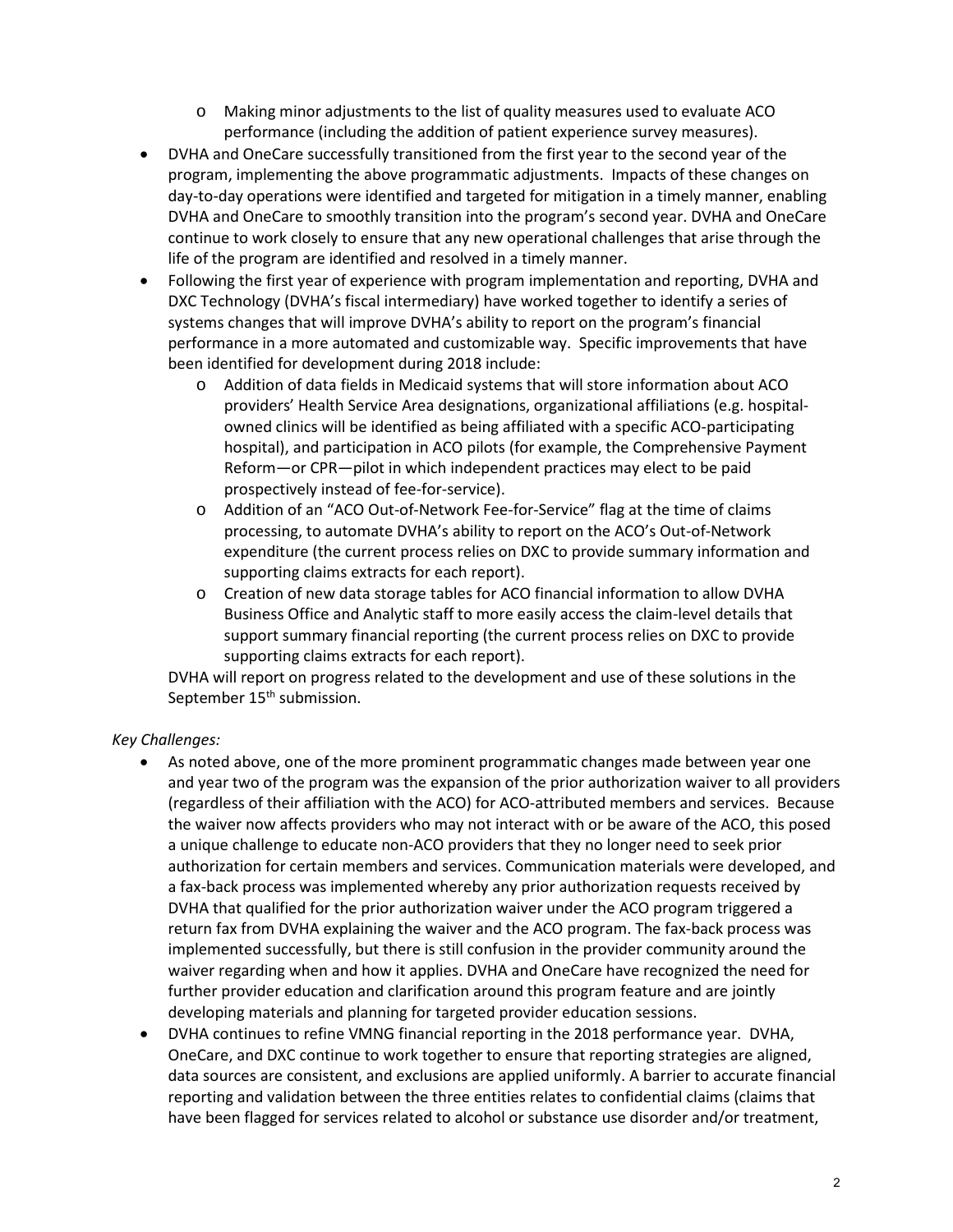around which there are strict federal rules regarding how they can be shared and with whom). Because these claims cannot be shared with OneCare at this time, OneCare necessarily has a different claims data set than DVHA and DXC; this has posed a challenge for financial validation exercises. DVHA, OneCare, and DXC will continue to work together in 2018 to ensure accurate information about expenditure is available to OneCare when they are unable to receive detailed claims data for this reason.

The transition to the 2018 performance year was met with relatively few disruptions to day-to-day operations, due to continual operational improvements and processes for communication and problemsolving that were developed throughout the first performance year. Regular meetings between DVHA and OneCare operational teams and a collaborative approach to implementation have ensured that a continuous feedback mechanism is in place, giving staff the ability to make operational adjustments as needed. As a result, VMNG program operations have become further streamlined over the course of the program. Additional coordination between DVHA and OneCare will be required to maintain and optimize operations ongoing. Both partners are committed to this continual process improvement and to transparency in reporting on program performance.

DVHA and OneCare continue to work together to summarize and validate data about the financial and quality performance for the 2017 program year. Both parties are committed to ensuring the accuracy of data used to evaluate program performance, and evaluating the consistency across DVHA, DXC, and OneCare data sources is a key, ongoing activity. Reconciliation activities are not complete at the time of this report's submission; final information about ACO financial and quality performance for the 2017 pilot year is expected to be released in July 2018 and a full summary will also be included in DVHA's September 15<sup>th</sup> Act 124 report submission.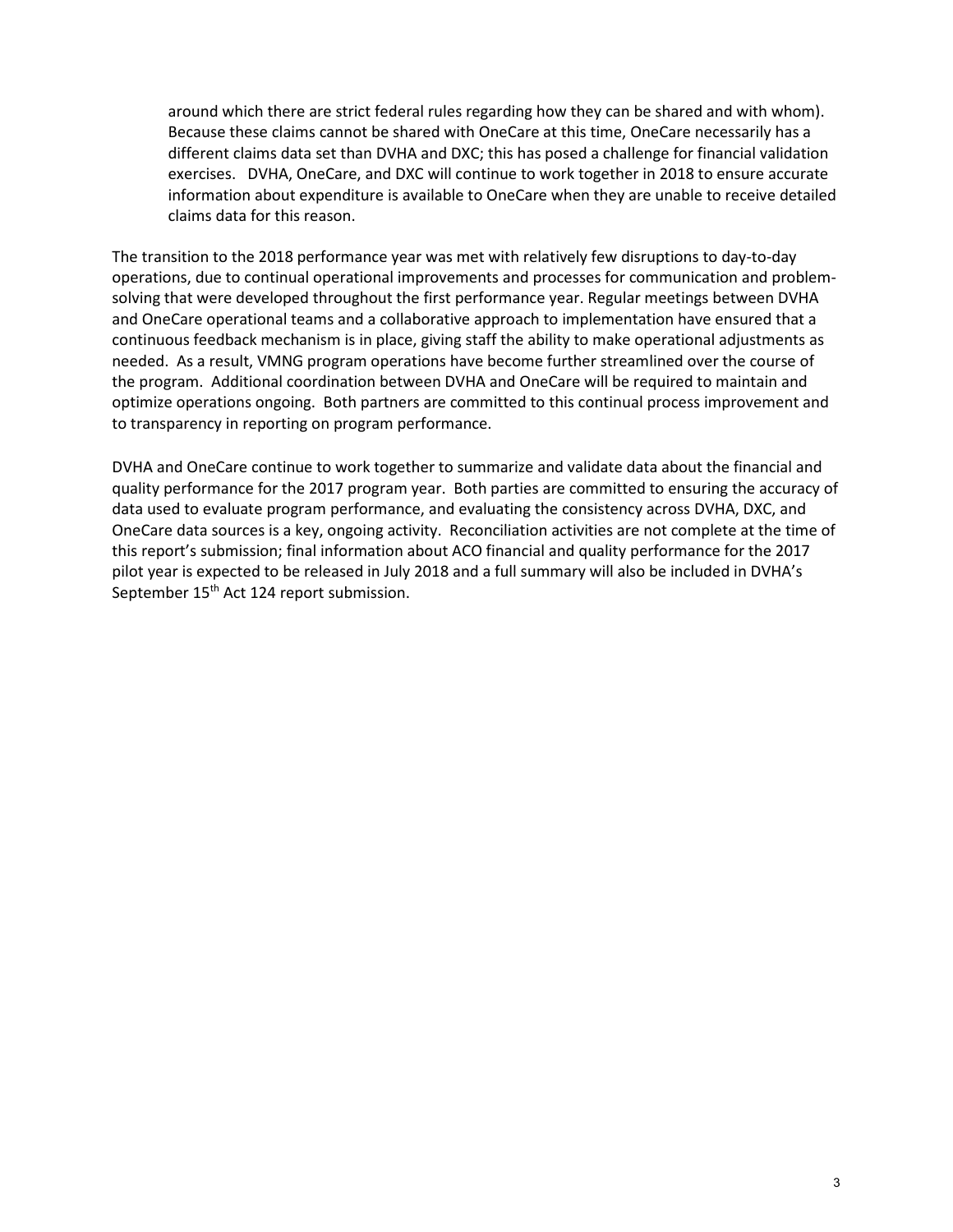## *Section B: Vermont Medicaid Next Generation ACO Pilot Project Performance: January 1 – June 15, 2018*

## *Financial Performance*

Table 1 sets forth ACO financial performance in the first four months of Calendar Year 2018 (January 1, 2018 – April 30, 2018 dates of service). At the time of this report submission, DVHA has not yet received reports from DXC summarizing expenditure for May of 2018. The table includes several components:

- Funds paid prospectively to OneCare by DVHA on a monthly basis.
- Zero-paid "shadow claims" that are submitted by providers, used to understand what services were delivered and to calculate the cost of services delivered (according to the Medicaid feefor-service fee schedule) that were covered by the prospective payment from DVHA to OneCare.
- Fee-for-service claims paid by DVHA on behalf of OneCare (claims for services received by Medicaid members attributed to the ACO from providers in the ACO network who have elected to continue to be reimbursed on a fee-for-service basis, and from providers outside the ACO network).

Overall, expenditures for the program in 2018 to date are compared to expected expenditure as an indicator of general financial performance. The Expected Total Cost of Care is derived based on actuarial projections of the cost of care in 2018 for the population of prospectively attributed Medicaid members, as detailed in Attachment B of the 2018 VMNG program contract.<sup>[3](#page-4-0),[4](#page-4-1)</sup>

Caution should be exercised when using the information presented to evaluate program performance. The data provided should be viewed as preliminary and subject to change because it still does not have sufficient claims run out to meaningfully assess the program nor does it factor in claims or payments that will need to be reconciled because of attribution changes over time. This program is designed to consider 180 days as a sufficient period of time for claims to have been completed. This means that DVHA will not have complete information on what services were provided to the attributed population during the time period of January through April until later this year.

Overall, the claims lag will cause the cost of care for members to be understated. Accordingly, we should expect the value of the claims for this time period, and the cost of care, to increase over time until all claims have been reported. In combination, the claims lag and fixed prospective payment will both understate the cost of care and tend to make the ACO appear better-off financially than it is until the final reconciliation. OneCare has adopted a methodology to forecast the incurred but not reported (IBNR) claims in order to have a more timely understanding of member spending. DVHA and OneCare have consulted on OneCare's use of the IBNR factor in its reporting to the OneCare network, but the IBNR factor is not included in this report submission to ensure alignment with DVHA's and DXC's current records of program expenditure.

Appendix B further breaks out program spending by category, including payments each month allocated for the cost of care, administrative fees, care coordination support, and Primary Care Case Management

<span id="page-4-0"></span><sup>&</sup>lt;sup>3</sup> DVHA engaged Wakely Consulting Group to calculate 2018 ACO rates, including the Expected Total Cost of Care. These rates were also reviewed by OneCare and the Green Mountain Care Board, and by the actuarial firms with which they contracted at the time (Milliman and Lewis & Ellis, respectively).

<span id="page-4-1"></span><sup>4</sup> See page 71 here: [http://dvha.vermont.gov/administration/onecare-32318-am2-final-signed.pdf.](http://dvha.vermont.gov/administration/onecare-32318-am2-final-signed.pdf)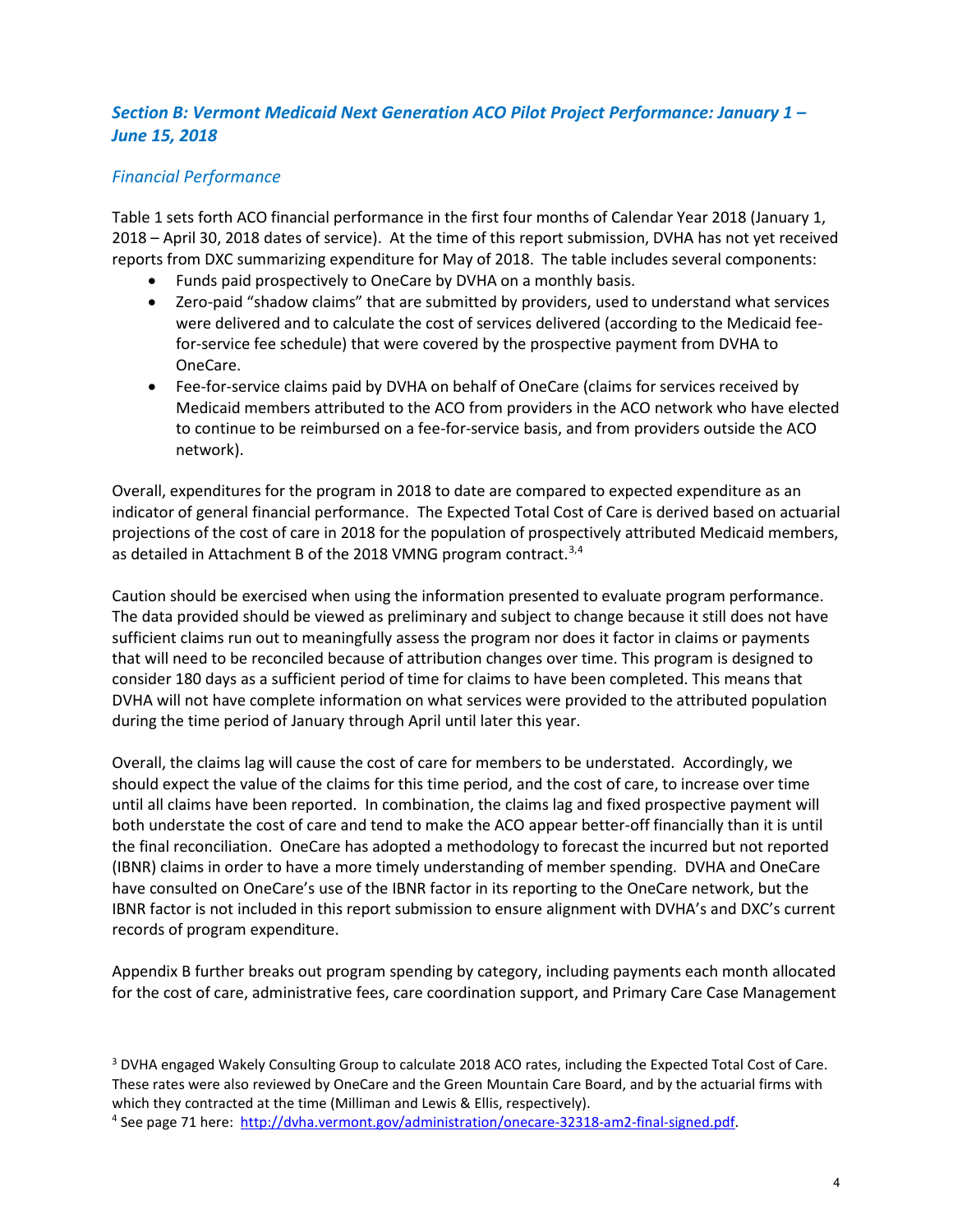fees. In prior reports regarding implementation of the 2017 VMNG performance year, DVHA and OneCare worked together to summarize financial performance at the hospital- and Health Service Arealevels. DVHA is presently working with DXC to enhance reporting capabilities at these levels. As such, information about 2018 financial performance at the hospital- and Health Service Area-levels is not available at this time. This information will be included in Appendix B in future report submissions.

At the time of this report, OneCare's overall actual expenditure in January of 2018 has been higher than the expected expenditure for the corresponding month; actual expenditure in February through April has been lower than the expected expenditure for those months. Zero-paid shadow claims for services included in the prospective payment total to less than the expected amounts in every month of 2018 to date. This is consistent with the intent of the incentives of the payment model, and results in a smaller loss against the true delivery expense to deliver the services. This will help ensure provider commitment to the predictable model, and improvements in access and quality for Medicaid enrollees. The fee-forservice payments that DVHA issues on OneCare's behalf have been higher than expected in some months and lower than expected in others. In total, OneCare's actual expenditure to date is approximately \$650,000 less than expected. Notably, the margin between actual and expected spending is broad when examining financial performance for April. This shows the disproportionate impact of the claims lag on the most recent month of performance; however, claims lag also impacts January through March financial performance as evaluated at this time.

Overall, the focus of the ACO program is on improving health and delivering high quality health care while creating a financial model capable of producing predictable and sustainable health care costs. DVHA will continue to analyze the financial, clinical, and quality performance of the program to determine its efficacy and to determine whether the ACO program generally, and the fixed prospective payments to hospitals specifically, are contributing to an overall moderation in DVHA health care spending.

Final information about ACO financial performance for the 2017 pilot year of the Vermont Medicaid Next Generation ACO program is expected to be publicly released in July 2018 and a full summary will also be included in DVHA's September 15<sup>th</sup> Act 124 report submission.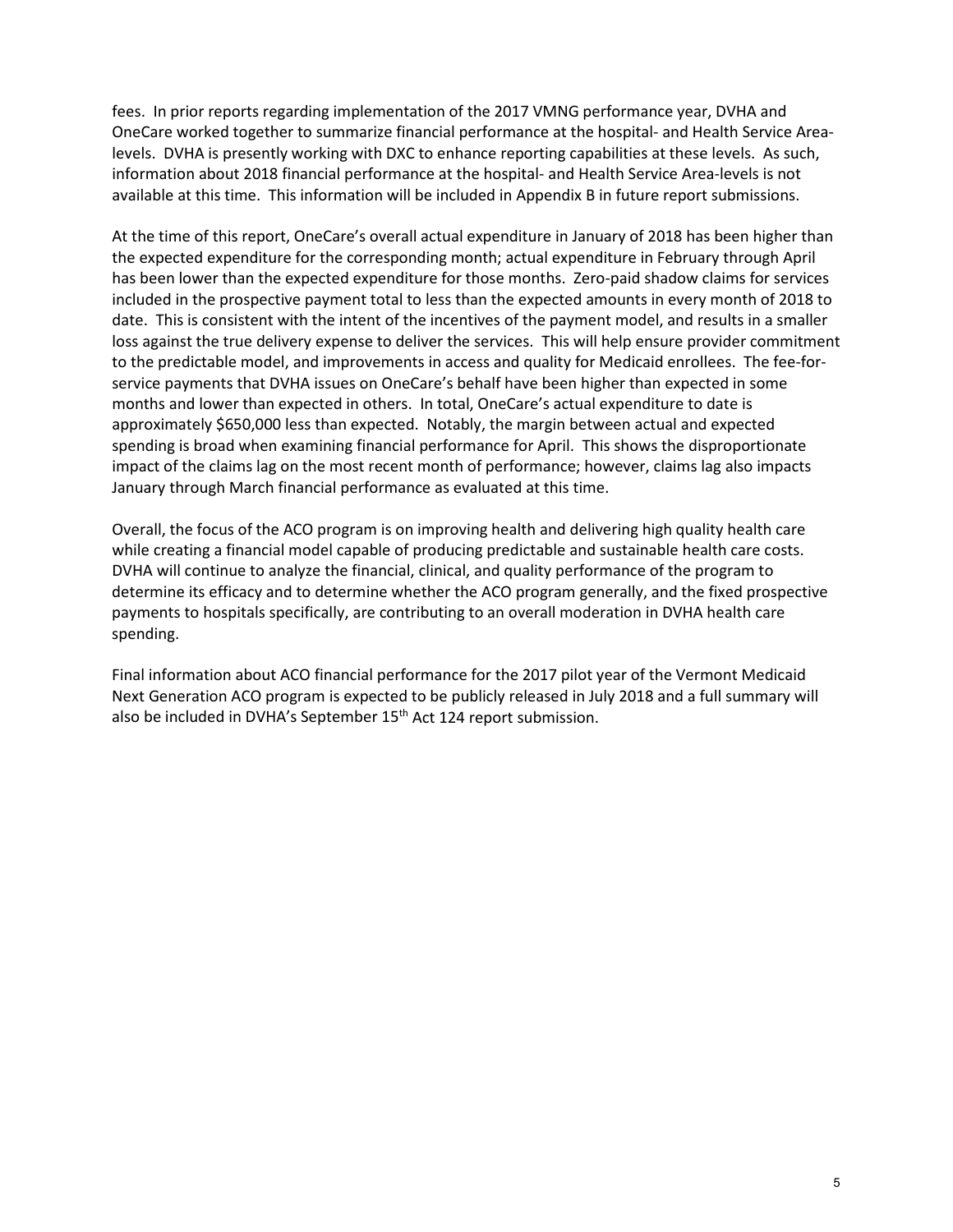|                                              | January         | February         | <b>March</b>    | <b>April</b>     | Q <sub>1</sub>   | <b>Year-to-Date</b> |
|----------------------------------------------|-----------------|------------------|-----------------|------------------|------------------|---------------------|
| Attribution <sup>^</sup>                     | 42,342          | 42,005           | 41,545          | 41,169           |                  |                     |
| DVHA Payment to ACO*                         | 6,415,190<br>Ş  | 6,364,814<br>\$. | 6,291,544<br>S. | \$<br>6,227,134  | \$19,071,547     | \$25,298,681        |
| <b>Total Expected Shadow FFS</b>             | 6,034,112<br>S  | 5,986,769<br>S   | 5,917,639<br>S. | \$<br>5,856,613  | \$17,938,519     | \$23,795,132        |
| <b>Total Actual Shadow FFS</b>               | 5,533,382<br>S  | 5,022,280<br>S.  | 4,911,838<br>S. | \$.<br>4,449,316 | \$15,467,500     | \$19,916,816        |
| <b>Shadow FFS Over (Under) Spend</b>         | (500, 729)<br>S | (964, 488)<br>S  | \$(1,005,801)   | \$ (1,407,297)   | \$ (2,471,019)   | \$ (3,878,316)      |
| <b>Total Expected FFS</b>                    | 4,465,897<br>\$ | 4,427,542<br>\$. | 4,378,286<br>S  | \$<br>4,331,570  | \$13,271,724     | \$17,603,294        |
| <b>Actual FFS - In Network</b>               | 2,297,020<br>\$ | 2,168,653<br>S.  | 2,194,913<br>S. | \$.<br>1,783,191 | 6,660,586<br>\$. | \$<br>8,443,777     |
| <b>Actual FFS - Out of Network</b>           | 2,510,489<br>\$ | 1,968,197<br>S.  | 2,132,977<br>S. | 1,893,452<br>\$. | 6,611,663<br>S.  | \$<br>8,505,115     |
| <b>Total Actual FFS</b>                      | 4,807,509<br>S  | 4,136,850<br>S.  | 4,327,890<br>S. | \$.<br>3,676,643 | \$13,272,249     | \$16,948,892        |
| FFS Over (Under) Spend                       | 341,612<br>S    | (290, 691)<br>S  | (50, 396)<br>S  | \$<br>(654, 927) | 524<br>S.        | \$<br>(654, 403)    |
| <b>Expected Total Cost of Care</b>           | \$10,500,008    | \$10,414,310     | \$10,295,925    | \$10,188,183     | \$31,210,244     | \$41,398,426        |
| <b>Actual Total Cost of Care</b>             | \$10,841,621    | \$10,123,619     | \$10,245,528    | \$.<br>9,533,256 | \$31,210,768     | \$40,744,024        |
| <b>Total Cost of Care Over (Under) Spend</b> | 341,612<br>\$   | (290, 691)       | (50, 396)       | \$<br>(654, 927) | 524<br>Ş.        | \$<br>(654, 403)    |

**Table 1. Overview of VMNG Financial Performance, January through April, 2018**

Report: Claims Runout through 06/01/2018

^ Defined as number of individuals for whom a monthly prospective payment was made.

\*Includes funds for cost of care, administrative fees, care coordination support, and Primary Care Case Management (PCCM) fees.

Note 1: Additional claims run-out is expected for all months of 2018; however, the impact of the claims-lag is particularly pronounced for the month of April.

Note 2: As noted in Section A of this report, DVHA and DXC have worked together to identify a series of systems changes that will improve DVHA's ability to report on the program's financial performance. One such change will improve DVHA's ability to report on the ACO's Out-of-Network expenditure. The monthly Out of Network totals in this report are subject to ongoing validation with DVHA, DXC, and OneCare to ensure all of the appropriate exclusions have been applied.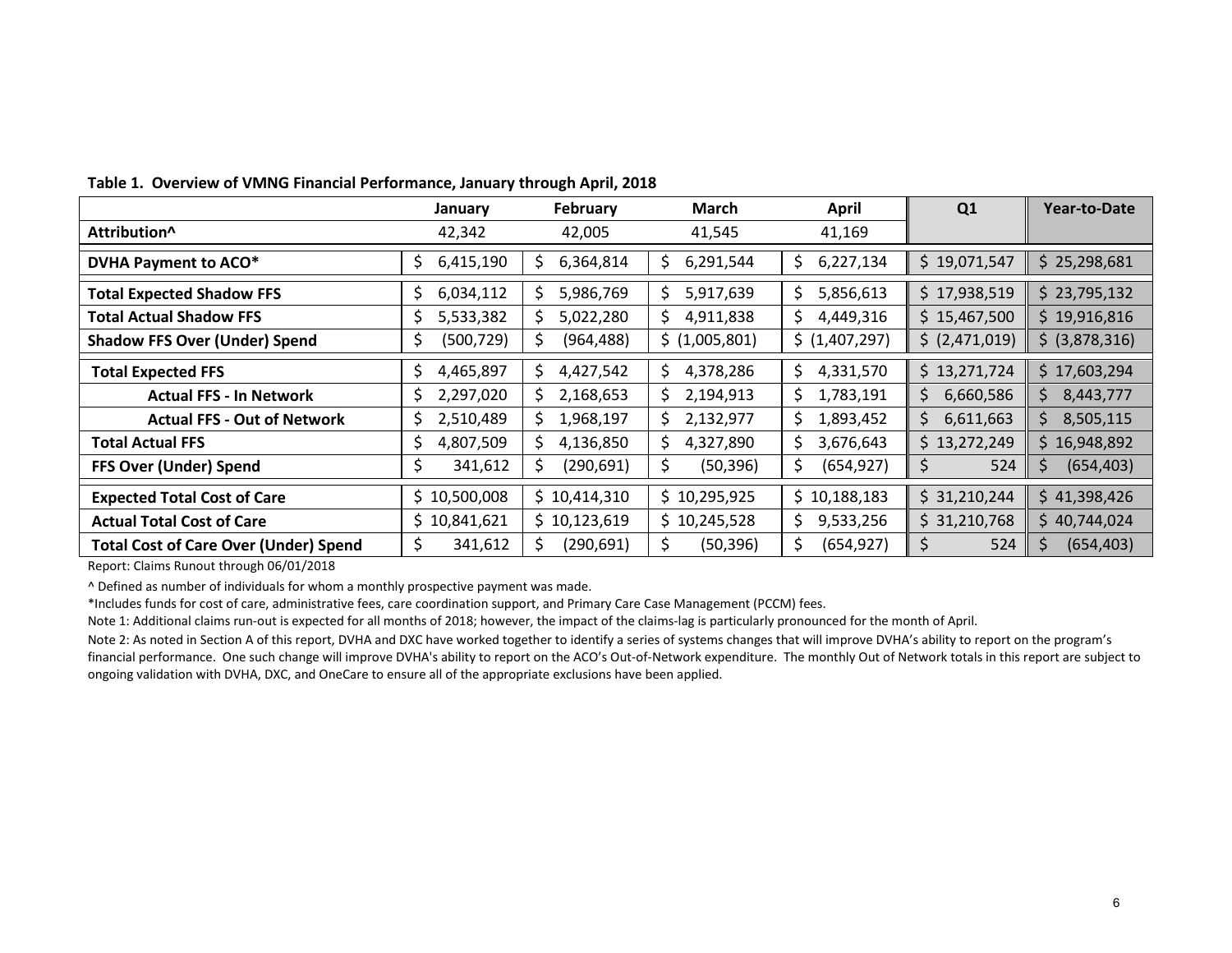## *Quality Performance*

At the time of this report, 2018 quarterly data is not available for the quality indicators included in the VMNG contract for the 2018 performance year. DVHA will update the legislature on 2018 quality performance in a future report. As discussed during 2017 testimony before legislative committees, not all quality measures will be reported quarterly during Act 124 updates because some quality performance measures are only calculated and reported on an annual basis. Additionally, claims-based quality performance measures are affected by the claims lag, similar to measures of financial performance.

Final information about ACO quality performance for the 2017 pilot year of the Vermont Medicaid Next Generation ACO program is expected to be publicly released in July 2018 and a full summary will also be included in DVHA's September 15<sup>th</sup> Act 124 report submission. DVHA, OneCare, and the Green Mountain Care Board will seek to understand ACO performance not only relative to national benchmarks, but also relative to performance for the broader Vermont Medicaid population and for the full population of Vermonters.

## *Operational Performance*

The VMNG Year 2 (2018) Operational Timeline details the schedule by which OneCare and DVHA will exchange information (in the form of reports or data extracts) throughout the pilot year. By monitoring adherence to the timeline and deliverables, DVHA and OneCare can assess compliance with processes described in the contract.

To date, OneCare has submitted all required reports to DVHA, and DVHA has transferred all required data files to OneCare. In some instances, OneCare and DVHA have mutually agreed to adjust deadlines to allow other necessary processes to occur or in response to technological challenges. Since the December 2017 report submission, all files transferred by DVHA to the ACO adhered to the operational timeline. In the same time period, OneCare met its reporting deadlines for 95% of its required reports.

DVHA and OneCare will continue to monitor adherence to the operational timeline and will work together to ensure processes are occurring in a timely manner that best supports program implementation. If these indicators suggest that processes are not occurring according to the Operational Timeline, DVHA and OneCare will work together to implement corrective actions.

## *Utilization Comparison*

Table 2 provides a detailed presentation of utilization data by service category (definitions and exclusions are detailed in Appendix C). For this June 15, 2018 report, utilization data is presented for the first quarter of Calendar Year 2018 (January 1, 2018 – March 31, 2018 dates of service); data is also presented for the first quarter of Calendar Years 2016 and 2017 to provide a historical comparison.<sup>[5](#page-7-0)</sup> At this time, there is not sufficient claims run-out to calculate performance for the second quarter of

<span id="page-7-0"></span><sup>5</sup> The 2016 baseline data represent utilization for both Medicaid members that were attributed to ACOs during the third year of the Vermont Medicaid Shared Savings Program (VMSSP), and members that were not attributed to an ACO during that interval. Some members who were attributed to an ACO for the VMSSP are also attributed to OneCare for the VMNG in 2018; other members who were attributed to an ACO for the VMSSP are represented in the comparison cohort because they are not attributed to OneCare for the VMNG in 2018.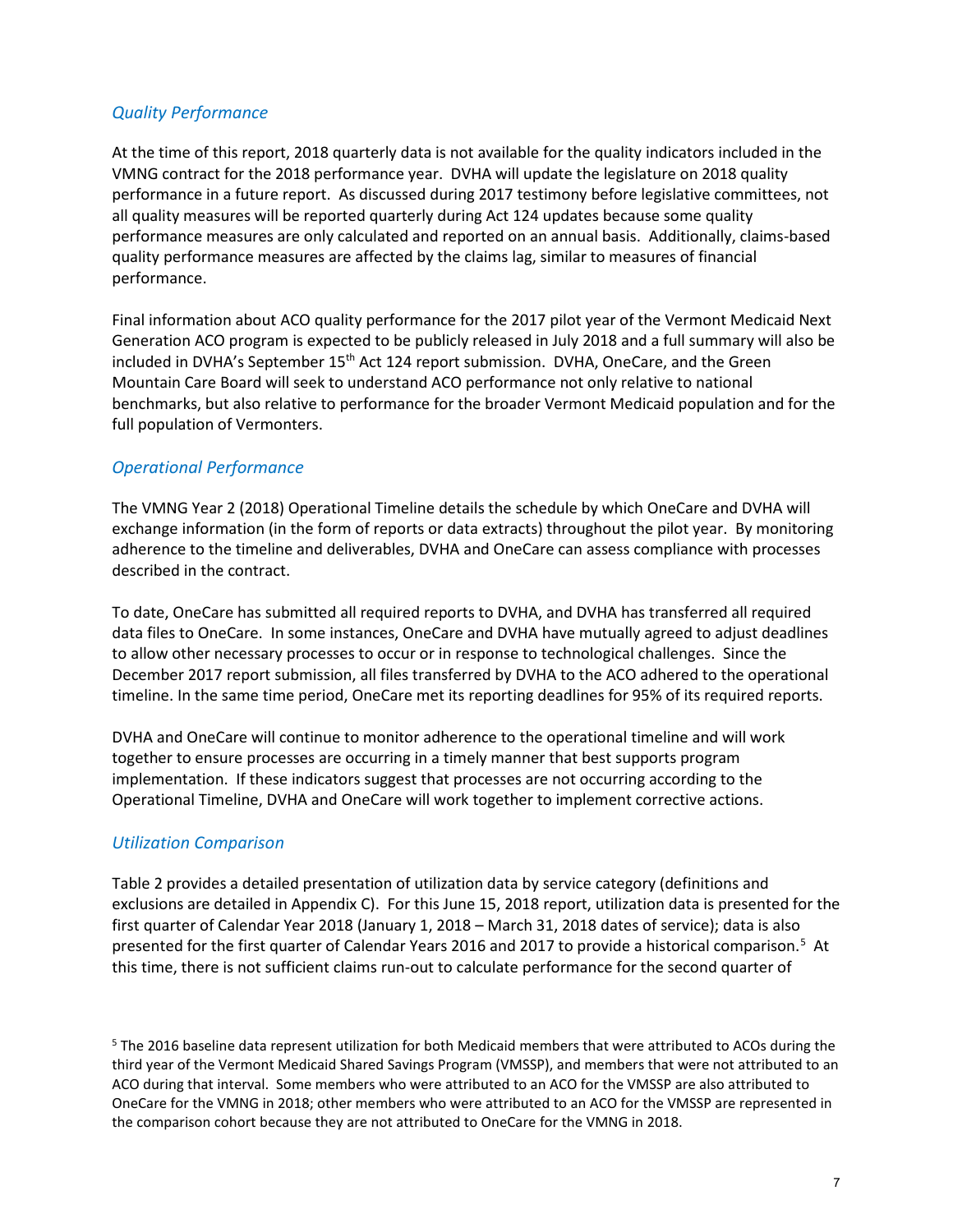Calendar Year 2018 (April 1, 2018 – June 30, 2018 dates of service). The report includes utilization of services for which the ACO is financially responsible; in addition, information about dental and pharmacy utilization (services for which the ACO is NOT responsible) has been included for each cohort.

Two cohorts are compared for the time periods described above: the first is the population of Medicaid members who were prospectively attributed to OneCare for the 2018 program year; the second is a comparable population of Medicaid members who were considered eligible for ACO attribution but were not attributed because their primary care relationship was with providers outside the OneCare provider network. For each cohort, utilization is presented for the population segment aged 0-17 years and the population segment aged ≥18 years. Utilization rates have been adjusted to allow for comparison across different-sized cohorts. The rates presented show utilization per 1,000 member years.

Comparison of the two cohorts over time does not reveal trends that vary notably for most service categories. Across all years and both age groups, the cohort of attributed members has had higher utilization of PCP office-visits and mental health visits than the cohort of members who are not attributed. Adults in the cohort of attributed members have also had more pharmacy prescriptions than adults in the cohort of members who are not attributed. As further information about utilization becomes available, DVHA will work with OneCare to conduct more robust statistical analyses to determine whether any of these differences between cohorts are significant, and to understand the impact of cohort changes (i.e. individuals moving from the comparison cohort in 2017 to the attributed cohort in 2018) on utilization patterns over time. These analyses will allow for a better understanding of the impact of program implementation on utilization for attributed Medicaid members.

Appendix C includes a comparison of the same utilization categories across ACO risk strata (low risk, medium risk, high risk, very high risk). With few exceptions, utilization tends to be lowest in all categories for the low risk segment of the attributed population, and highest in all categories for the very high risk segment of the attributed population. When comparing the average utilization presented in Table 2, below, rates for the full attributed population in each utilization category tend to be between those of the low and medium risk population segments. Similar stratification is not available at this time for the comparison population of Medicaid beneficiaries who are not attributed to an ACO. DVHA is working to include stratified results for the comparison population in a subsequent report submission.

While this information is helpful to understand how utilization patterns generally compare for members who are attributed to OneCare and members who are not attributed to OneCare, caution should be exercised when using the utilization information presented to evaluate 2018 program performance. At the time of this report submission, utilization information is only available for the first quarter of the performance year. Furthermore, the program is subject to claims lag. This means that DVHA will not have complete information on what services were provided to the attributed population during the time period of January through March until later this year. The utilization rates presented here for the first quarter of 2018 will be subject to change as further claims data run-out it is available.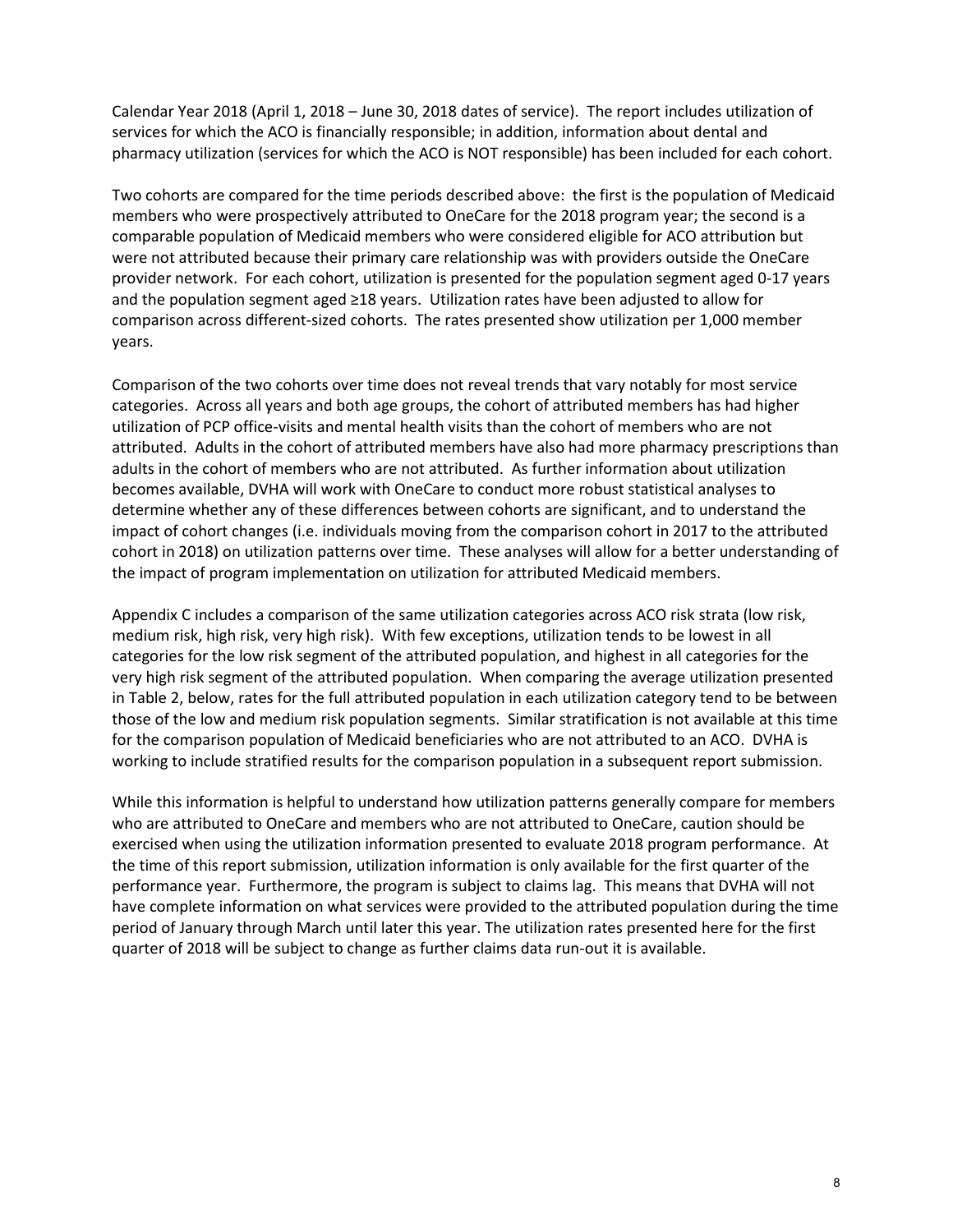## **Table 2. Utilization of Health Care Services by Service Category and Age Group for Members Attributed to the ACO and Members Not Attributed to the ACO**

| Population Counts: Three Month Average            |        |                                |               |                                                               |               |               |  |  |  |  |  |
|---------------------------------------------------|--------|--------------------------------|---------------|---------------------------------------------------------------|---------------|---------------|--|--|--|--|--|
|                                                   |        | <b>VMNG Attributed Members</b> |               | <b>Members Eligible for Attribution</b><br>but not Attributed |               |               |  |  |  |  |  |
|                                                   | CY '16 | <b>CY '17</b>                  | <b>CY '18</b> | <b>CY '16</b>                                                 | <b>CY '17</b> | <b>CY '18</b> |  |  |  |  |  |
|                                                   | Q1     | Q1                             | Q1            | Q1                                                            | Q1            | Q1            |  |  |  |  |  |
| Ages 0-17                                         | 20,897 | 22,091                         | 21,640        | 29,941                                                        | 28,599        | 26,530        |  |  |  |  |  |
| Ages 18+                                          | 16,628 | 18,576                         | 19,971        | 47,325                                                        | 40,207        | 34,971        |  |  |  |  |  |
| Total                                             | 37,524 | 40,666                         | 41,611        | 77,267                                                        | 68,806        | 61,501        |  |  |  |  |  |
| Ages 0-17: Rate per 12,000 member months          |        |                                |               |                                                               |               |               |  |  |  |  |  |
| <b>Inpatient Facility</b>                         | 24     | 20                             | 24            | 30                                                            | 27            | 23            |  |  |  |  |  |
| <b>Outpatient Facility - ED</b>                   | 480    | 442                            | 469           | 555                                                           | 523           | 576           |  |  |  |  |  |
| <b>Outpatient Facility - Medical/Surgical</b>     | 619    | 835                            | 844           | 611                                                           | 777           | 770           |  |  |  |  |  |
| Home Health and Hospice                           | 141    | 135                            | 132           | 103                                                           | 99            | 91            |  |  |  |  |  |
| Physician Services and other Professional<br>Fees |        |                                |               |                                                               |               |               |  |  |  |  |  |
| PCP Office Visit                                  | 4,100  | 4,014                          | 3,546         | 2,103                                                         | 2,249         | 1,961         |  |  |  |  |  |
| Specialist Office Visit                           | 221    | 202                            | 203           | 202                                                           | 207           | 208           |  |  |  |  |  |
| DME/Supp/Prosthetics/Orthotics                    | 566    | 535                            | 528           | 612                                                           | 585           | 584           |  |  |  |  |  |
| Mental Health Outpatient^                         | 7,867  | 8,137                          | 8,765         | 6,339                                                         | 7,131         | 7,756         |  |  |  |  |  |
| Substance Use Diagnosis Outpatient                | 40     | 25                             | 45            | 12                                                            | 34            | 46            |  |  |  |  |  |
| Diagnostic X-ray                                  | 422    | 387                            | 293           | 476                                                           | 483           | 332           |  |  |  |  |  |
| Diagnostic Lab                                    | 649    | 876                            | 911           | 746                                                           | 843           | 945           |  |  |  |  |  |
| Ambulance                                         | 37     | 33                             | 43            | 35                                                            | 36            | 39            |  |  |  |  |  |
| Dental*                                           | 1,654  | 1,634                          | 1,704         | 1,537                                                         | 1,474         | 1,609         |  |  |  |  |  |
| Pharmacy/Medications*                             | 5,971  | 5,707                          | 5,808         | 5,538                                                         | 5,426         | 5,787         |  |  |  |  |  |
| Ages 18+: Rate per 12,000 member months           |        |                                |               |                                                               |               |               |  |  |  |  |  |
| <b>Inpatient Facility</b>                         | 100    | 93                             | 94            | 99                                                            | 115           | 99            |  |  |  |  |  |
| <b>Outpatient Facility - ED</b>                   | 892    | 883                            | 750           | 819                                                           | 792           | 771           |  |  |  |  |  |
| <b>Outpatient Facility - Medical/Surgical</b>     | 2,681  | 3,396                          | 3,154         | 2,349                                                         | 2,802         | 2,679         |  |  |  |  |  |
| Home Health and Hospice                           | 400    | 450                            | 464           | 284                                                           | 376           | 424           |  |  |  |  |  |
| Physician Services and other Professional<br>Fees |        |                                |               |                                                               |               |               |  |  |  |  |  |
| PCP Office Visit                                  | 3,786  | 3,928                          | 3,545         | 2,224                                                         | 2,068         | 2,034         |  |  |  |  |  |
| Specialist Office Visit                           | 760    | 702                            | 662           | 644                                                           | 660           | 630           |  |  |  |  |  |
| DME/Supp/Prosthetics/Orthotics                    | 750    | 786                            | 754           | 600                                                           | 628           | 614           |  |  |  |  |  |
| Mental Health Outpatient^                         | 5,492  | 5,573                          | 5,390         | 3,988                                                         | 4,438         | 4,453         |  |  |  |  |  |
| Substance Use Diagnosis Outpatient                | 704    | 849                            | 770           | 1,103                                                         | 1,252         | 1,165         |  |  |  |  |  |
| Diagnostic X-ray                                  | 1,696  | 1,682                          | 1,316         | 1,522                                                         | 1,484         | 1,162         |  |  |  |  |  |
| Diagnostic Lab                                    | 2,734  | 2,664                          | 2,581         | 3,212                                                         | 3,253         | 3,280         |  |  |  |  |  |
| Ambulance                                         | 150    | 157                            | 148           | 127                                                           | 139           | 147           |  |  |  |  |  |
| Dental*                                           | 977    | 1,008                          | 997           | 901                                                           | 940           | 966           |  |  |  |  |  |
| Pharmacy/Medications*                             | 21,135 | 21,737                         | 20,902        | 16,213                                                        | 18,108        | 18,455        |  |  |  |  |  |

^Mental Health category includes a combination of services for which the ACO is and is not financially responsible (i.e. includes all fund sources, and Designated Agency utilization).

\*Services for which ACO is not financially responsible.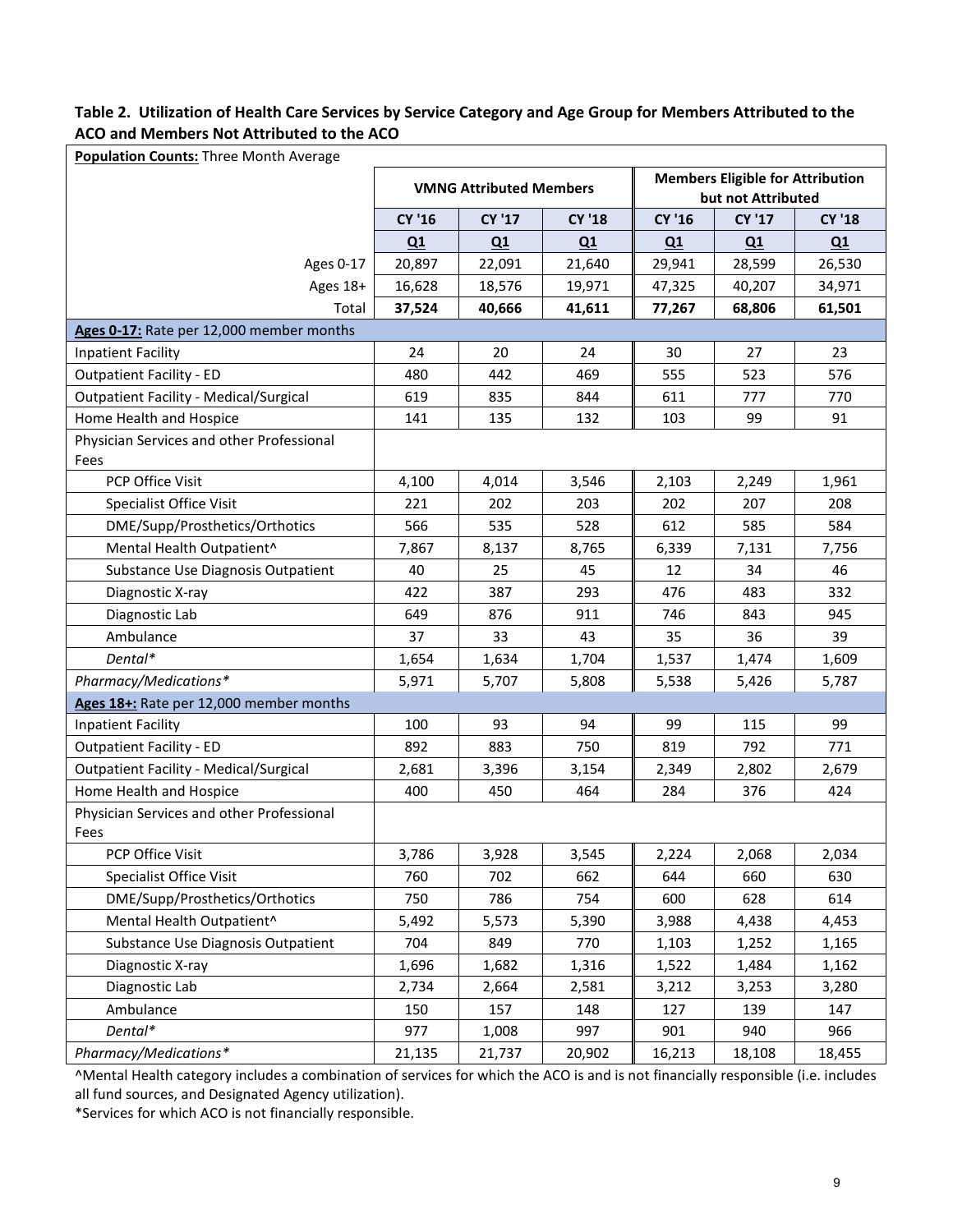## *Complaints, Grievances, and Appeals Tracking*

OneCare operates a call center for attributed members and participating providers and accepts all forms of communications, both by phone and in writing (including e-mail, mail, and website submissions). The Figures 1 and 2 below summarize communications received to date in 2018 from members and providers by phone and in writing. Detailed counts are available in Appendix D. In 2018, all but one member and provider communications have been categorized as inquiries; OneCare has received one member complaint. No grievances or appeals have been filed to date.<sup>[6](#page-10-0)</sup>

Thus far, the majority of member inquiries have related to the process by which members may opt out of having their Medicaid claims data shared with OneCare.<sup>[7](#page-10-1)</sup> Members have the option of calling OneCare to notify them of their desire to opt-out of having their claims data shared, or to complete a form and return it by mail. A small number of inquiries have related to the prior authorization waiver for Medicaid ACO-attributed members for certain services. As in 2017, most member inquiries regarding the opt-out process occurred in January and February, after OneCare mailed a communication to attributed members notifying them of their option to do so; relatively few member inquiries occurred in March, April, and May.



Figure 1. Member Inquiries Received by OneCare

Note: The *total* number of member inquiries received between January and May of 2018 (n=301) equates to approximately 7 inquiries per 1,000 Medicaid members attributed to OneCare for the VMNG program.

<span id="page-10-0"></span> $6$  DVHA, OneCare, and the Office of the Health Care Advocate are engaged in ongoing conversations about how best to monitor and address complaints, grievances, and appeals relating to the VMNG program.

<span id="page-10-1"></span><sup>7</sup> Members may not opt out of being attributed to an ACO. If a member opts out of having their data shared with an ACO, the ACO continues to be accountable for the cost and quality of care for that member, and the member's expenditure is included in all program calculations, though DVHA does not provide detailed claims data to OneCare for that member. 243 members (0.6% of total attributed lives) have opted out of having their data shared with OneCare thus far in 2018; an additional 268 members who had opted out of data sharing during the Vermont Medicaid Shared Savings Program (2014-2016) and the 2017 VMNG performance year had their preferences extended to 2018, for a total of 511 members (1.2% of total attributed lives).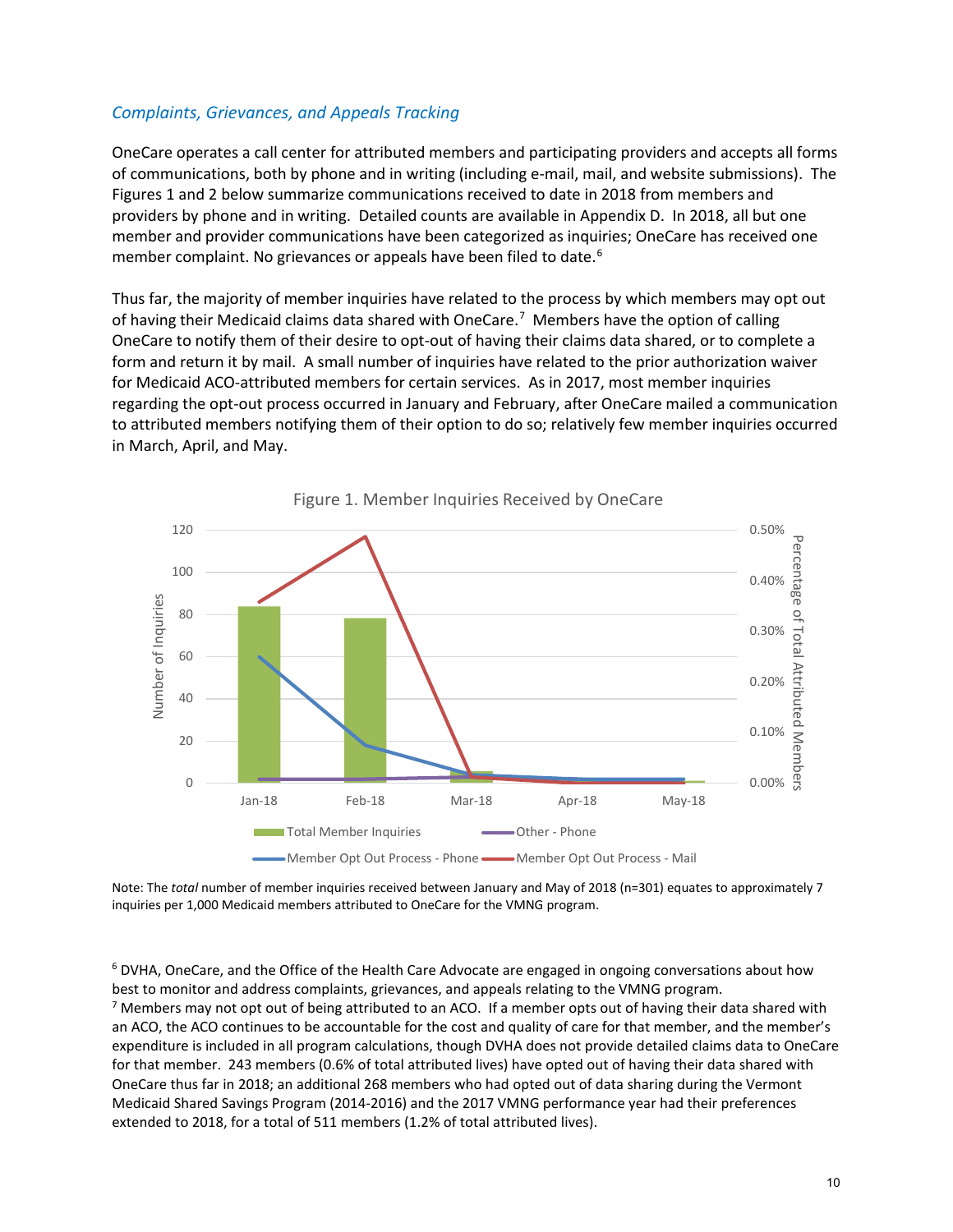To date, provider inquiries have primarily focused on prior authorization requirements as waived by the Vermont Medicaid Next Generation program. Other provider inquiries have related to OneCare's secure provider portal, verification of banking information for providers receiving payments from OneCare, questions about member Medicaid eligibility and coordination of benefits when Medicaid members attributed to the VMNG program are found to have other sources of insurance coverage (such as commercial insurance or Medicare).

Overall, OneCare has received a modest number of communications from members and providers. As mentioned above, slight spikes in member and provider inquiries to OneCare occur in the first several months after members receive opt out notification letters. The volume and topics of communications will continue to be tracked on a monthly basis.





Note: The *total* number of provider inquiries received between January and May of 2018 (n=124) equates to approximately 37 inquiries per 1,000 providers participating in OneCare's network for the VMNG program.

## *Provider Network Reporting*

OneCare supplies DVHA with Network Composition reports on a quarterly basis.<sup>[8](#page-11-0)</sup> Table 3 summarizes the counts of primary care and specialist providers participating in the Vermont Medicaid Next Generation program network for all Quarters in 2017 and for Quarter 1 of 2018. Provider participation remained fairly constant throughout 2017, and increased notably from 2017 to 2018.

<span id="page-11-0"></span><sup>8</sup> The Network Composition report classifies all participating OneCare providers according to their specialties, and is used to monitor changes to the provider network during a program year.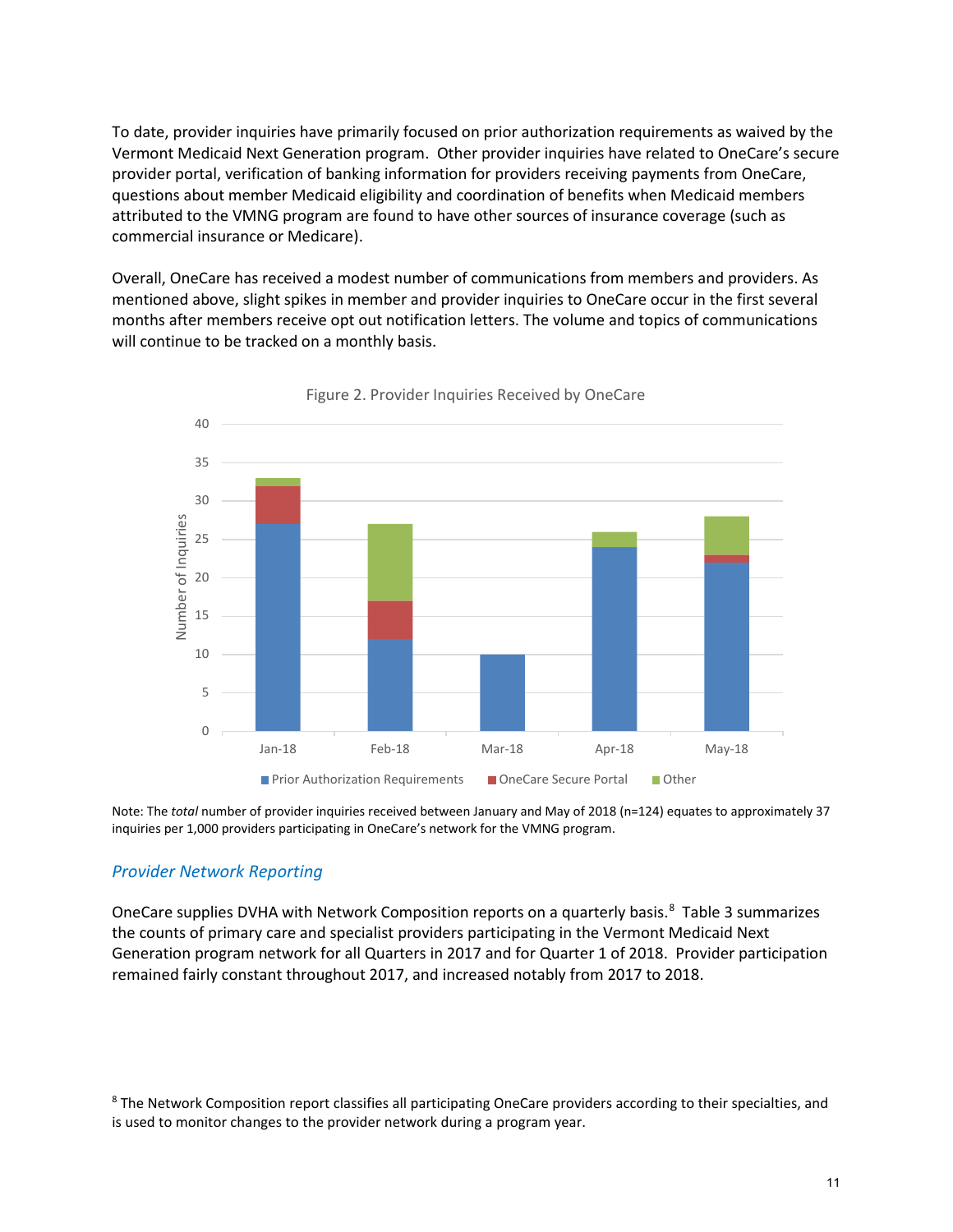| <b>ACO Network</b>               | CY '17    | CY '17           | CY '17           | CY'17            | CY '18           |
|----------------------------------|-----------|------------------|------------------|------------------|------------------|
| <b>Providers</b>                 | Quarter 1 | <b>Quarter 2</b> | <b>Quarter 3</b> | <b>Quarter 4</b> | <b>Quarter 1</b> |
| <b>Primary Care</b><br>Providers | 529       | 518              | 533              | 542              | 732              |
| <b>Specialists</b>               | 1,521     | 1,508            | 1,566            | 1,555            | 2,644            |
| <b>TOTAL</b>                     | 2,050     | 2,026            | 2,099            | 2,097            | 3,376            |

## **Table 3. Participating Providers in OneCare's 2018 VMNG Network**

## *Attributed Medicaid Population Reporting*

Table 4 shows monthly changes in attribution of Medicaid members in the 2018 VMNG Program. Appendix E summarizes monthly changes in attribution since the beginning of the VMNG pilot in 2017. Attribution of Medicaid members to the ACO occurs prospectively, at the start of each program year. In this way, the ACO is aware of the full population for which it is accountable at the program year's outset and can use that information to identify and engage members most effectively. Although no members can be added during the course of a program year, some of the prospectively attributed members may become ineligible for attribution during the course of the program year. Members may become ineligible for attribution due to:

- **•** Becoming ineligible for Medicaid coverage<sup>[9](#page-12-0)</sup>
- Switching to a limited Medicaid benefits package (e.g. pharmacy-only benefits)
- Gaining additional sources of insurance coverage (e.g. commercial or Medicare)
- Death

Between January and June, approximately 93.22% of prospectively attributed members remained continuously eligible for ACO attribution. In the same interval, an additional 0.04% of prospectively attributed members have lost and subsequently re-gained ACO attribution eligibility. As of the beginning of June 2018, 6.74% of prospectively attributed members are not considered eligible for ACO attribution due to the reasons described above (5.54% for loss of Medicaid eligibility OR additional source of insurance coverage; 1.09% for limited Medicaid benefits package; and 0.11% for death). Developing an approach for benchmarking rates of churn in the VMNG program will allow for comparisons to rates of churn in the broader Medicaid population, and rates observed for other ACO programs nationally. DVHA will continue to monitor information about churn in ACO programs nationally, and will continue to work with OneCare to develop strategies to adjust rates for anticipated changes in the composition of the attributed population due to churn in future program years.

| <b>Attributed Medicaid Members*</b> | Jan     | Feb    | Mar    | Apr    | May    | Jun    |  |  |  |  |  |  |  |
|-------------------------------------|---------|--------|--------|--------|--------|--------|--|--|--|--|--|--|--|
| % of 42,342                         | 100.00% | 99.20% | 98.12% | 97.23% | 96.29% | 94.32% |  |  |  |  |  |  |  |
| Total                               | 42,342  | 42,005 | 41,545 | 41,169 | 40,769 | 39,936 |  |  |  |  |  |  |  |
| Aged, Blind, Disabled               | 2.757   | 2,705  | 2,686  | 2,632  | 2,613  | 2,607  |  |  |  |  |  |  |  |
| <b>General Adult</b>                | 18.097  | 18.006 | 17.769 | 17.609 | 17.422 | 16.929 |  |  |  |  |  |  |  |
| General Child                       | 21,488  | 21,294 | 21,090 | 20,928 | 20,734 | 20,400 |  |  |  |  |  |  |  |

#### **Table 4. Medicaid Members Attributed to OneCare for the 2018 VMNG Program**

\*Defined as number of individuals for whom a monthly prospective payment was made.

<span id="page-12-0"></span><sup>9</sup> If a member has lost Medicaid coverage but later becomes eligible for Medicaid again during the performance year, they may also become eligible for attribution again at that time.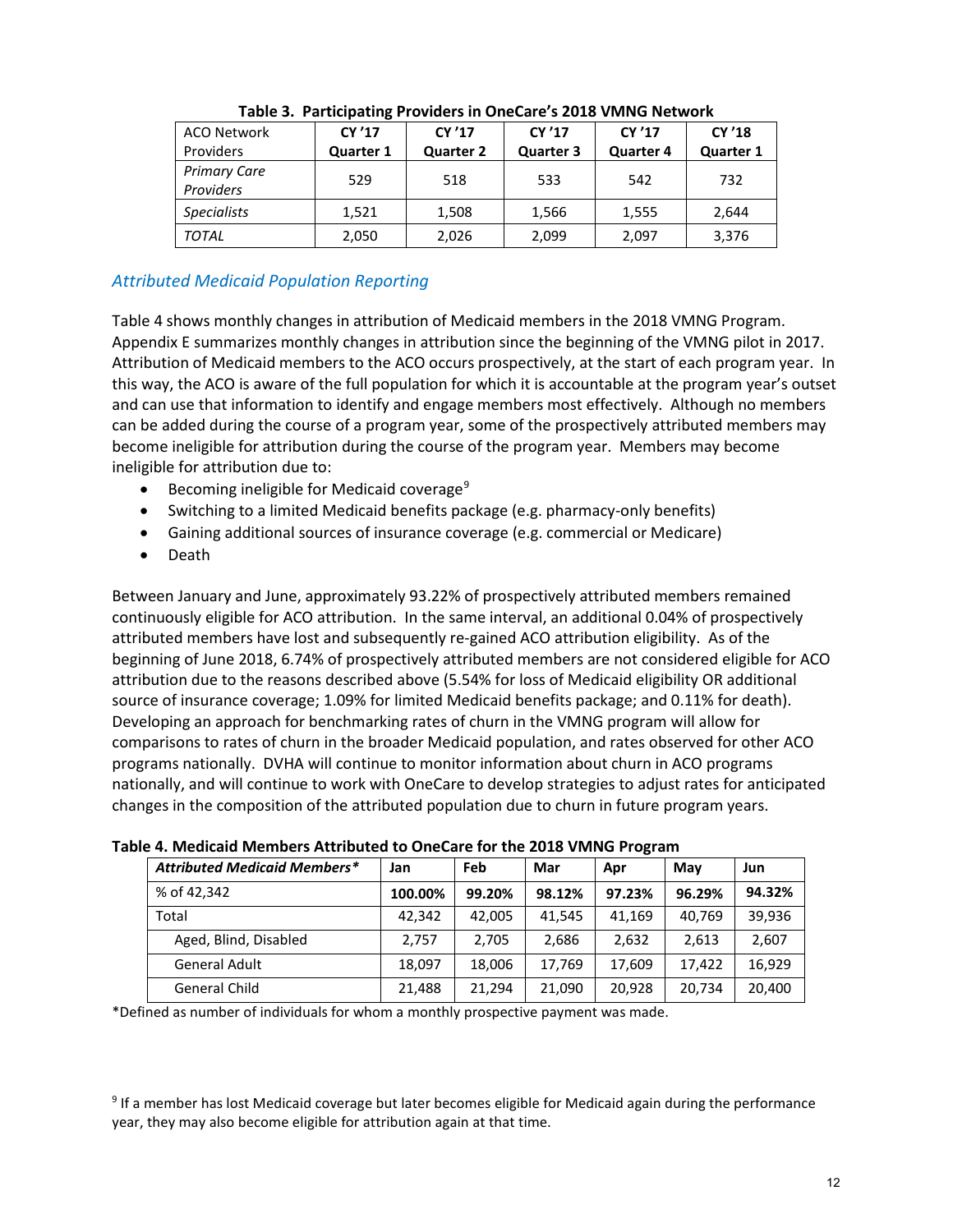## *Section C: Appendices*

## **Appendix A. Section 1 of Act 124 of the Acts of 2018.**

#### Sec. 1. VERMONT MEDICAID NEXT GENERATION ACO PILOT PROJECT REPORTS

*(a) On or before June 15, September 15, and December 15, 2018, the Department of Vermont Health Access shall provide to the House Committees on Appropriations, on Human Services, and on Health Care, the Senate Committees on Appropriations and on Health and Welfare, the Health Reform Oversight Committee, the Green Mountain Care Board, the Medicaid and Exchange Advisory Committee, and the Office of the Health Care Advocate written updates on the implementation of the Vermont Medicaid Next Generation ACO Pilot Project (Pilot Project). The updates shall include the following information:*

*(1) the amount of Medicaid funds provided by the Department to the accountable care organization (ACO) in each of the three months preceding the month of the report; the June report shall also include the amounts for January and February 2018 and the total amount of Medicaid funds provided since the beginning of the Pilot Project;* 

*(2) the amount of funds expended by the accountable care organization on behalf of attributed Medicaid beneficiaries in each of the three months preceding the month of the report, the June report shall also include the amounts for January and February 2018 and the total amount of funds expended on behalf of attributed Medicaid beneficiaries since the beginning of the Pilot Project;* 

*(3) the extent to which the accountable care organization has met the quality indicators specified in the Next Generation Medicaid ACO pilot project agreement signed on February 1, 2017 for which quarterly data is available;*

*(4) the extent to which the Department and the accountable care organization have met the reporting benchmarks identified in the Department's Vermont Medicaid Next Generation Medicaid ACO Pilot Project Year 2 (2018) Operational Timeline;*

*(5) to the extent data are available, a comparison of:* 

*(A) utilization of health care services by service category and by care management level for the Medicaid population attributed to the ACO during the second year of the Pilot Project with the utilization of services for the same population in prior years; and* 

*(B) utilization of health care services by service category and by care management level for the Medicaid population attributed to the ACO during the second year of the Pilot Project with the utilization of services for Medicaid beneficiaries not attributed to the ACO;* 

*(6) statistical information regarding the numbers and topics of patient and provider complaints, grievances, and appeals for attributed Medicaid beneficiaries and participating providers, as well as any available information regarding patient and provider satisfaction with the Pilot Project;* 

*(7) current information on the size of the participating provider network since the beginning of the Pilot Project and since the previous report; and*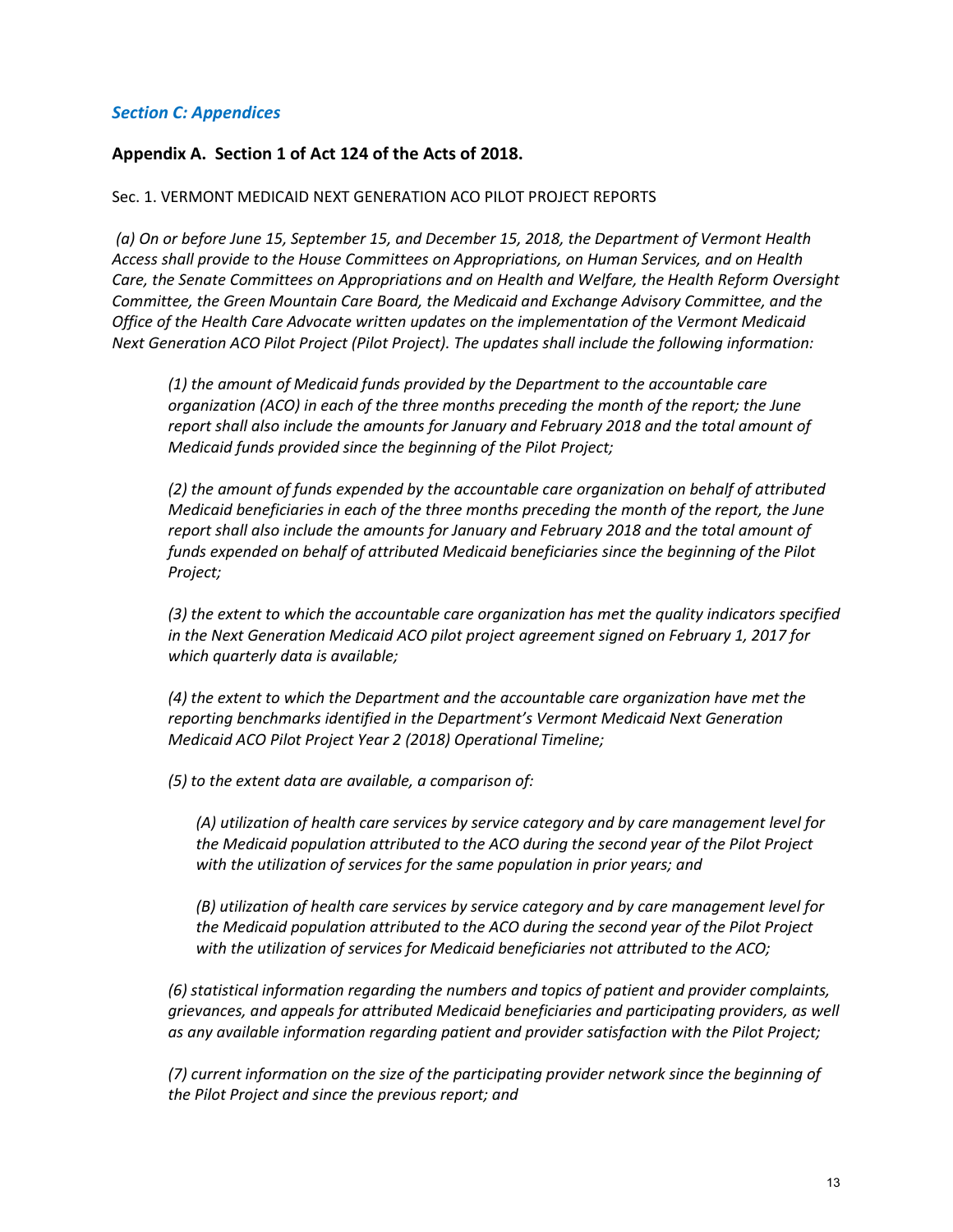*(8) any change in the size of the Medicaid population attributed to the ACO since the beginning of the Pilot Project and since the previous report.*

*(b) In addition to the written updates required by subsection (a) of this section, the Department of Vermont Health Access shall provide testimony on implementation of the Vermont Medicaid Next Generation ACO Pilot Project at a meeting of the Health Reform Oversight Committee at least once every two months or more frequently if so requested by the Committee. The testimony shall include the information specified in subsection (a) of this section, as well as any other information the Department deems relevant to the Committee's oversight of the Pilot Project in 2018 after adjournment of the General Assembly. The Committee shall also provide an opportunity for the Office of the Health Care Advocate to testify at the same meetings as the Department regarding issues related to the Pilot Project, including information on complaints, grievances, and appeals reported to or requiring investigation or other action by the Office.*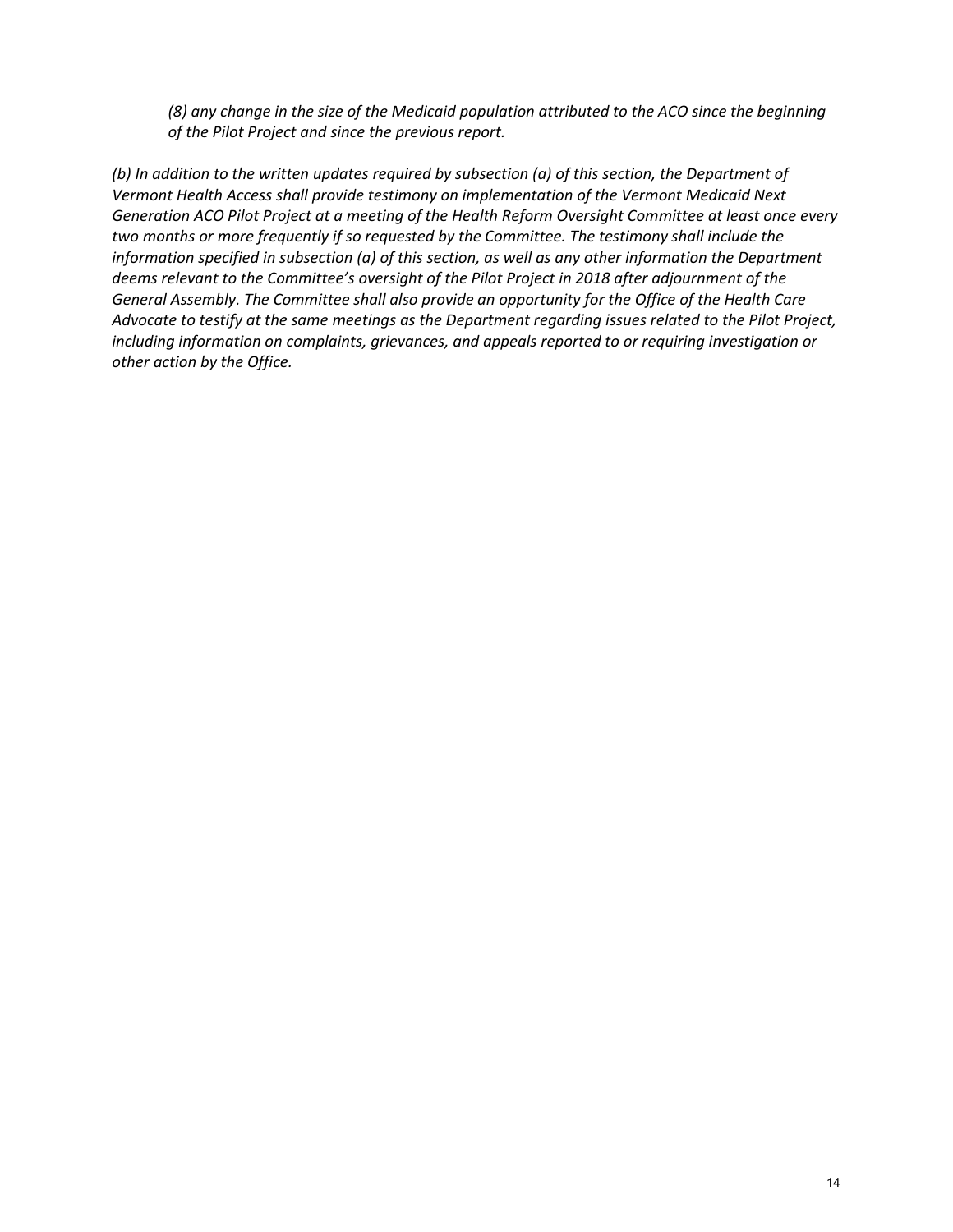|  | Appendix B. VMNG Financial Performance, January - April, 2018 |  |  |  |
|--|---------------------------------------------------------------|--|--|--|
|--|---------------------------------------------------------------|--|--|--|

|                                                |     | January      |    | <b>February</b> |    | March            |            | <b>April</b>    | Q <sub>1</sub>                                                                   | Year-to-Date      |
|------------------------------------------------|-----|--------------|----|-----------------|----|------------------|------------|-----------------|----------------------------------------------------------------------------------|-------------------|
| <b>Attribution</b>                             |     | 42,342       |    | 42,005          |    | 41,545           |            | 41,169          |                                                                                  |                   |
| <b>DVHA Payment to ACO</b>                     | \$. | 6,415,190    | \$ | 6,364,814       | \$ | $6,291,544$   \$ |            |                 | $6,227,134$ \$19,071,547 \$25,298,681                                            |                   |
| <b>Fixed Prospective Payment (FPP)</b>         |     | 5,876,612    |    | 5,830,554       |    | 5,763,200        |            |                 | 5,703,790   \$17,470,365   \$23,174,155                                          |                   |
| <b>Quality Withhold</b>                        | Ş   | 157,500      | \$ | 156,215         | \$ | 154,439          | $\vert$ \$ | $152,823$ \$    | $468,154$ \$                                                                     | 620,976           |
| <b>Primary Care Case Management (PCCM) Fee</b> | \$  | 105,855      | \$ | 105,013         | \$ | 103,863          | \$         | $102,923$ \$    | $314,730$   \$                                                                   | 417,653           |
| <b>Care Coordination Payment (CCP)</b>         | \$  | 137,612      | \$ | 136,516         | \$ | 135,021          | \$         | $133,799$ \$    | $409,149$ \$                                                                     | 542,948           |
| <b>Administrative Fee</b>                      | \$  | 137,612      |    | 136,516         | \$ | 135,021          | \$         | $133,799$ \$    | $409,149$ \$                                                                     | 542,948           |
| <b>Total ACO Payments to Providers</b>         |     | 6,120,078    | S  | 6,072,083       |    | 6,002,084        |            | 5,940,512       | $$18,194,244$ $$24,134,756$                                                      |                   |
| <b>Total Expected Shadow FFS</b>               |     | 6,034,112    |    | 5,986,769       | -S | 5,917,639        | 5 ا        |                 | 5,856,613 $\parallel$ \$ 17,938,519 $\parallel$ \$ 23,795,132                    |                   |
| <b>Total Actual Shadow FFS</b>                 |     | 5,533,382    | S  | 5,022,280       |    | $4,911,838$   \$ |            |                 | 4,449,316 $\parallel$ \$ 15,467,500 $\parallel$ \$ 19,916,816                    |                   |
| <b>Shadow FFS Over (Under) Spend</b>           |     | (500, 729)   | S. | (964, 488)      |    | $(1,005,801)$ \$ |            |                 | $(1,407,297)$ \$ $(2,471,019)$ \$ $(3,878,316)$                                  |                   |
| <b>Total Expected FFS</b>                      |     | 4,465,897    | \$ | 4,427,542       | S  | $4,378,286$   \$ |            |                 | 4,331,570 $\parallel$ \$ 13,271,724 $\parallel$ \$ 17,603,294                    |                   |
| <b>Actual FFS - In Network</b>                 |     | 2,297,020    |    | 2,168,653       |    | 2,194,913        | -Ś         | $1,783,191$ \$  | $6,660,586$ \$                                                                   | 8,443,777         |
| <b>Actual FFS - Out of Network</b>             |     | 2,510,489    | Ś. | 1,968,197       | \$ | 2,132,977        | -\$        | $1,893,452$ \$  | $6,611,663$   \$                                                                 | 8,505,115         |
| <b>Total Actual FFS</b>                        |     | 4,807,509    |    | 4,136,850       |    | 4,327,890        | -S         | 3,676,643       | $\frac{1}{2}$ \$ 13,272,249                                                      | 16,948,892<br>\$. |
| FFS Over (Under) Spend                         | Ś   | 341,612      | \$ | $(290,691)$ \$  |    | $(50, 396)$ \$   |            | $(654, 927)$ \$ | $524$   \$                                                                       | (654, 403)        |
| <b>Expected Total Cost of Care</b>             |     | \$10,500,008 |    | \$10,414,310    |    | \$10,295,925     |            |                 | $\frac{1}{2}$ 10,188,183 $\frac{1}{2}$ \$ 31,210,244 $\frac{1}{2}$ \$ 41,398,426 |                   |
| <b>Actual Total Cost of Care</b>               |     | \$10,841,621 |    | \$10,123,619    |    | $$10,245,528$ \$ |            |                 | $9,533,256$ $\parallel$ \$ 31,210,768 $\parallel$ \$ 40,744,024                  |                   |
| <b>Total Cost of Care Over (Under) Spend</b>   | \$  | 341,612      | \$ | $(290,691)$ \$  |    | $(50, 396)$ \$   |            | $(654, 927)$ \$ | $524$   \$                                                                       | (654, 403)        |

Report: Claims Runout through 06/01/2018

^ Defined as number of individuals for whom a monthly prospective payment was made.

\*Includes funds for cost of care, administrative fees, care coordination support, and Primary Care Case Management (PCCM) fees.

Note 1: Additional claims run-out is expected for all months of 2018; however, the impact of the claims-lag is particularly pronounced for the month of April.

Note 2: As noted in Section A of this report, DVHA and DXC have worked together to identify a series of systems changes that will improve DVHA's ability to report on the program's financial performance. One such change will improve DVHA's ability to report on the ACO's Out-of-Network expenditure. The monthly Out of Network totals in this report are subject to ongoing validation with DVHA, DXC, and OneCare to ensure all of the appropriate exclusions have been applied.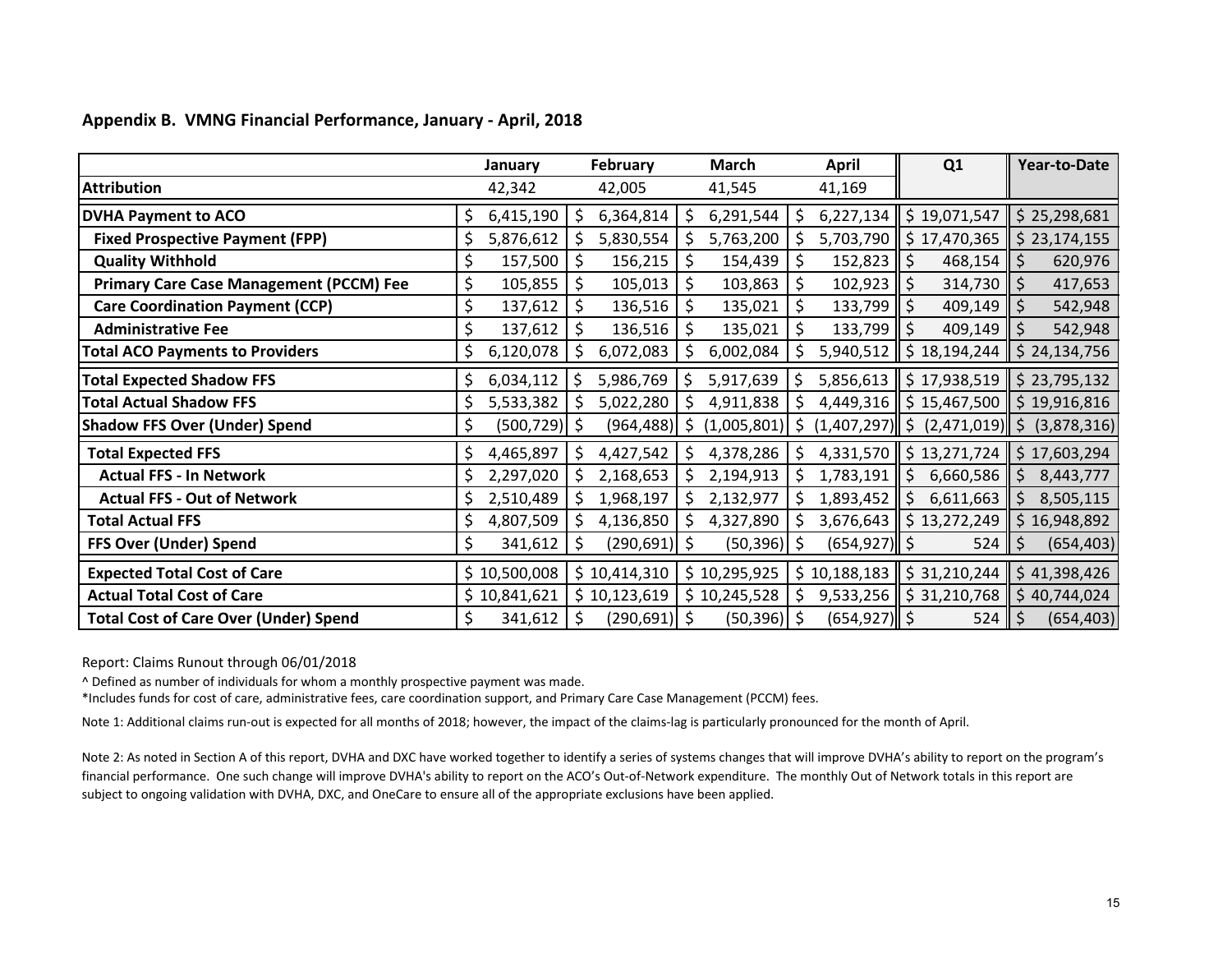## **Appendix C. Utilization of Health Care Services by Service Category and Age Group for Members Attributed to the ACO and Members Not Attributed to the ACO**

#### **DEFINITIONS**

**Annualized utilization per 1,000 members (rates per 12,000 member months, or rates per 1,000 members with 12 months of enrollment in a year).** The total number of medical claims in a service category in the specified time period is divided by the total number of member months in that period, and multiplied by 12,000 to represent the number of events based on 1,000 members with 12 months of continuous enrollment (annualized utilization per 1,000 members). Adjusting the rates in this way ensures rates can be compared between two different sized populations with otherwise similar characteristics.

#### **Hospital Inpatient**

Inpatient and Inpatient Crossover claims<sup>[1](#page-16-0)</sup> (claim types: I, W).

#### **Hospital Outpatient Emergency Department (ED)**

Outpatient and Outpatient Crossover claims (claim types O, X) with one or more ED revenue code (450-459) or CPT<sup>2</sup>/HCPCS<sup>[3](#page-16-2)</sup> code (99281-99288, G0378, G0384).

#### **Hospital Outpatient Non-Emergency Department (ED)**

Outpatient and Outpatient Crossover claims (claim types O, X) with no ED revenue code or CPT/HCPCS code.

#### **Home Health and Hospice**

Home Health or Hospice claims (claim types Q, H).

#### **Physician Services and other Professional Fees**

Primary Care Provider (PCP) Office Visit: office visit (CPT/HCPCS), place of services, and PCP provider specialty.

#### **Office visit (CPT/HCPCS):**

99201-99205, 99211-99215, 99241-99245, 99304-99310, 99315-99316, 99318, 99324-99328, 99334- 99337, 99339-99345, 99347-99350, 99354-99355, 99358-99359, 99381-99387, 99391-99397, 99401- 99404, 99406-99409, 99411-99412, 99420, 99429, 99460-99465, G0402, G0404, G0438, G0439, G9001-G9011

#### **Office place of services:**

- 11 office
- 19 off campus outpatient
- 22 on campus outpatient
- 50 FQHC (Federally Qualified Health Center)
- 72 rural health clinic

#### **PCP provider specialty:**

001 - GENERAL PRACTICE

<span id="page-16-0"></span> $1$  Crossover claims are claims for a member who is eligible for both Medicare and Medicaid, where Medicare pays a portion of the claim and DVHA is billed for any remaining deductible and/or coinsurance). Crossover claims are largely filtered from the analysis by the exclusion of members who are dually eligible for Medicare and Medicaid. <sup>2</sup> CPT: Current Procedural Terminology

<span id="page-16-2"></span><span id="page-16-1"></span><sup>3</sup> HCPCS: Healthcare Common Procedure Coding System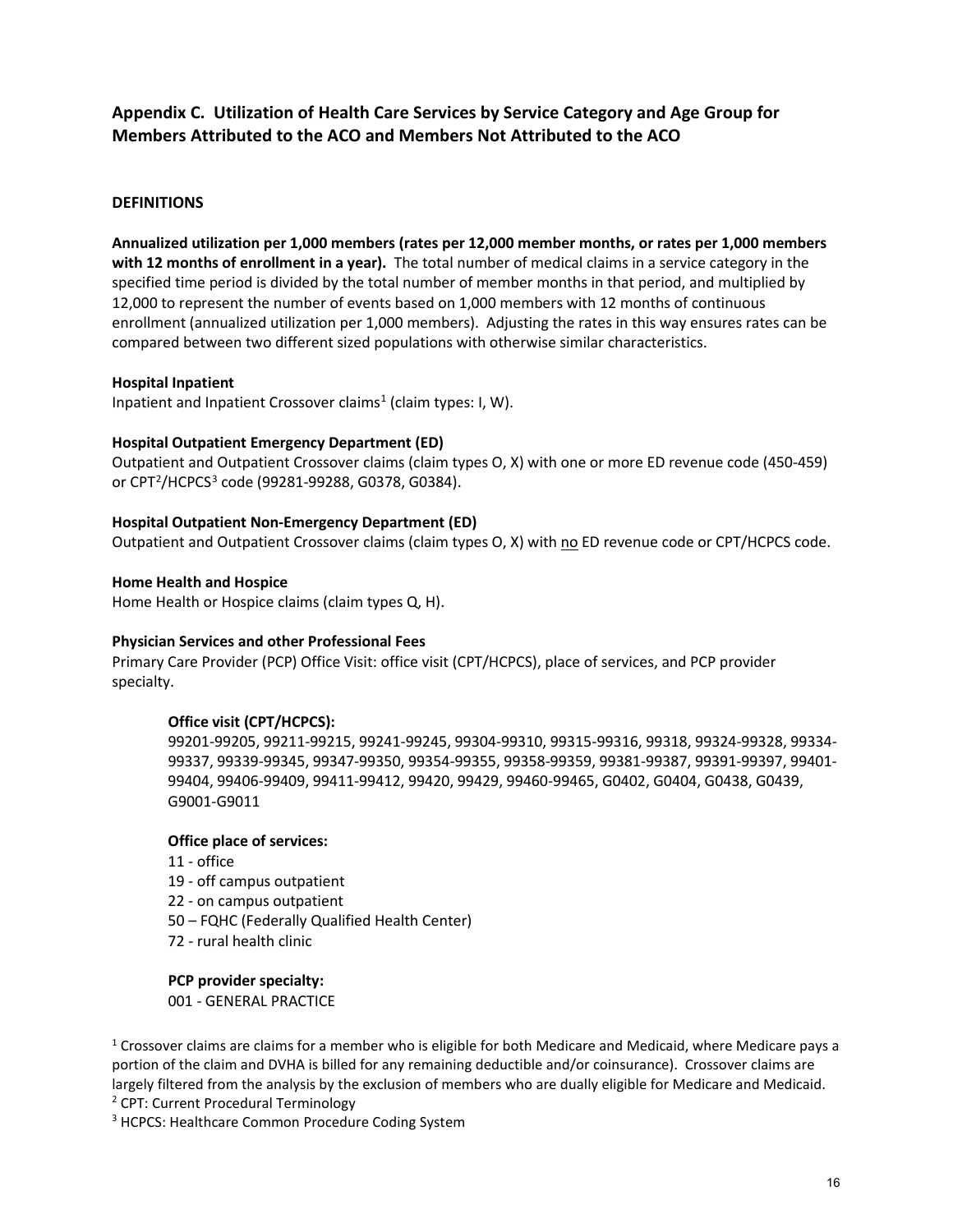- 008 FAMILY PRACTICE
- 011 INTERNAL MEDICINE
- 016 OBSTETRICS/GYNECOLOGY
- 037 PEDIATRIC MEDICINE
- 038 GERIATRIC MEDICINE
- 050 NURSE PRACTITIONER
- 084 PREVENTIVE MEDICINE
- S14 COST BASED CLINIC
- S15 CERTIFIED FAMILY PRACTITIONER
- S16 CERTIFIED PEDIATRIC PRACTITIONER
- S36 NATUROPATHIC PHYSICIAN WITH CHILDBIRTH ENDORSEMENT
- S37 NATUROPATHIC PHYSICIAN W/O CHILDBIRTH ENDORSEMENT

#### **[UPDATED FOR 2018 REPORTS] Specialist Office Visit**

Office visit CPT/HCPCS code and place of services and with specialist provider specialty.

#### **Specialist provider specialty:**

003 - ALLERGY/IMMUNOLOGY 004 - OTALARYNGOLOGY 006 - CARDIOLOGY 007 - DERMATOLOGY 010 - GASTROENTEROLOGY 013 - NEUROLOGY 016 - OBSTETRICS/GYNECOLOGY 017 - PPNE GYNECOLOGY 029 - PULMONARY DISEASE 034 - UROLOGY 039 - NEPHROLOGY 044 - INFECTIOUS DISEASE 046 - ENDOCRINOLOGY 048 - PODIATRY 066 - RHEUMATOLOGY 083 - HEMATOLOGY/ONCOLOGY 090 - MEDICAL ONCOLOGY S17 - OTHER CERTIFIED NURSE PRACTITIONER

#### **Dental**

Dental claims (claim type L).

#### **Durable Medical Equipment (DME)/Supplies/Prosthetics/Orthotics**

Durable medical equipment, supplies, prosthetics, and orthotics professional claims (type of services A, B, H, K, L).

#### **[UPDATED FOR 2018 REPORTS] Mental Health (MH) Outpatient**

MH, psychological, and psychiatry claims (type of services 9) and mental health primary diagnosis outpatient claims based on HEDIS<sup>[4](#page-17-0)</sup> definitions of stand-alone visits with mental health practitioners. Includes mental health services paid by DVHA and other Departments within the Agency of Human Services.

#### **[NEW FOR 2018 REPORTS] Substance Use Disorder (SUD) Outpatient**

<span id="page-17-0"></span><sup>4</sup> Healthcare Effectiveness Data and Information Set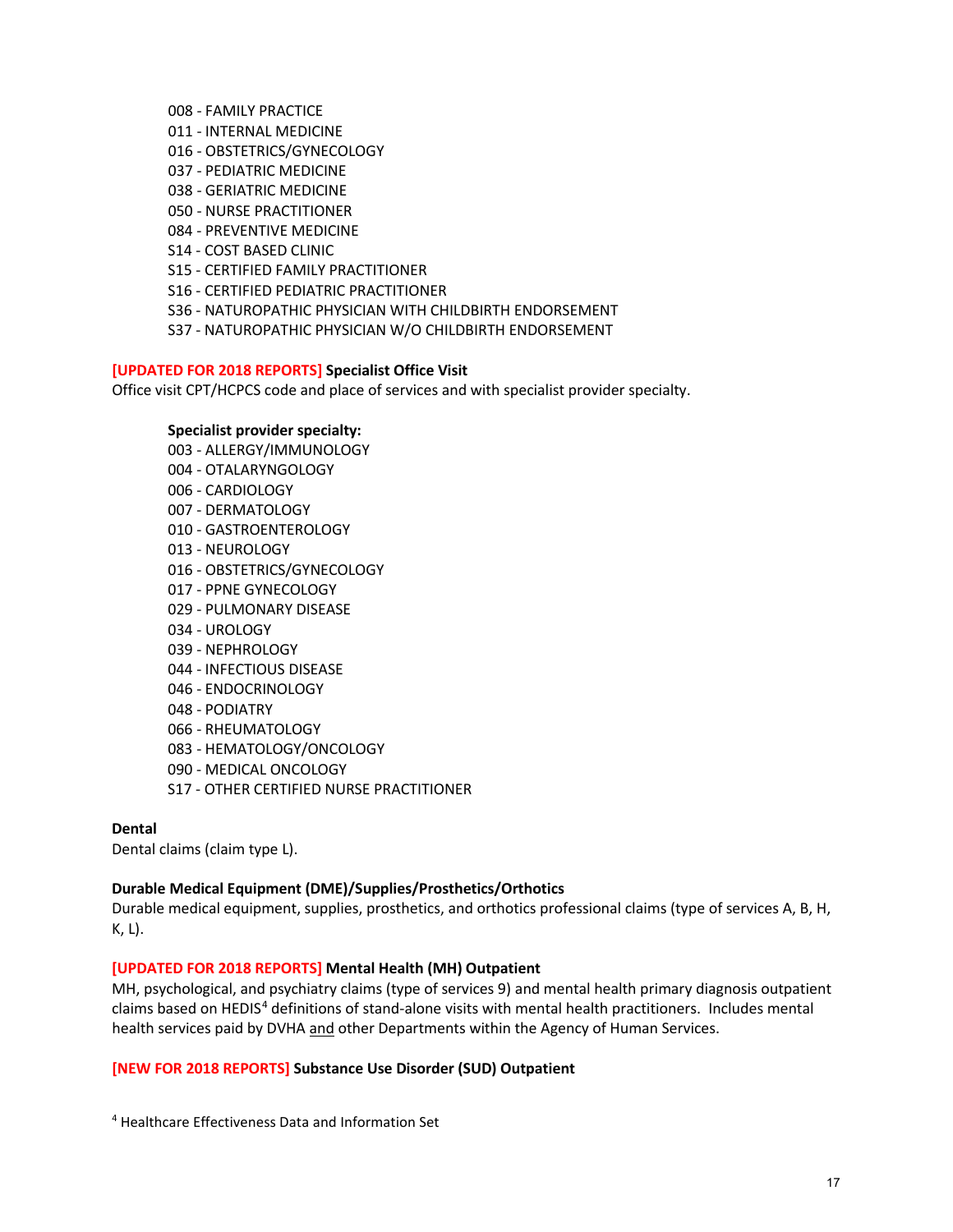Substance Use Disorder primary diagnosis outpatient claims based on HEDIS definitions of stand-alone visits with chemical dependency practitioners.

**Diagnostic X-ray** Diagnostic x-ray claims (type of services 4)

**Diagnostic Lab** Claims for labs (type of services 5)

**Ambulance** Ambulance claims (type of services C)

## **Pharmacy/Medications**

Pharmacy and professional services drugs (claim type D or type of services D, E)

*These service categories may expand and be refined as needed during continued reporting. Definitions will be updated accordingly, and differences from prior reports will be highlighted.*

## **EXCLUSIONS**

Inpatient claims for newborns (at the time of birth) are often billed under the mother's Medicaid coverage. As newborns are not being attributed to the ACO population, inpatient utilization for newborn diagnosis related groups (DRG) 765-782 codes were not included in this report.

Members (and claims for members) with dual Medicare and Medicaid coverage were not included, as members who are dually eligible are attributed to ACOs through Medicare programs. Dually eligible members are considered ineligible for attribution in the VMNG program.

Outpatient clinic facility claims (revenue codes 510-519) were excluded in the baseline years (2016). As provider-based billing included separate facility and doctors' claims, only the doctors' (professional) claim portions were considered in the baseline calculations for this report. This exclusion ensures that calculations in the baseline years and the program year are comparable, as provider-based billing was eliminated effective July 1, 2016.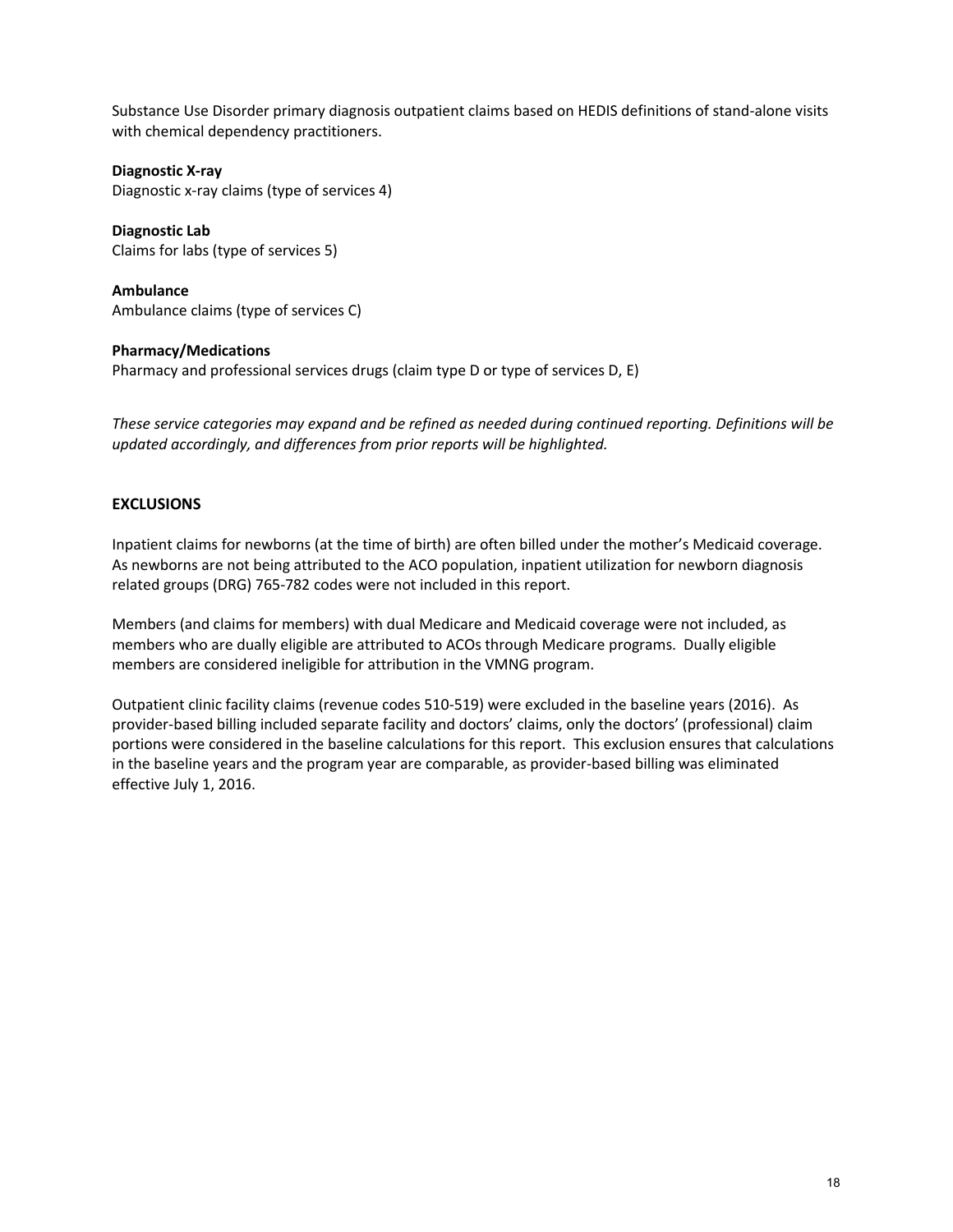| <b>Population Counts: Three Month Average</b>     |        |                                |               |        |                |                                             |  |  |  |  |  |
|---------------------------------------------------|--------|--------------------------------|---------------|--------|----------------|---------------------------------------------|--|--|--|--|--|
|                                                   |        | <b>VMNG Attributed Members</b> |               |        | not Attributed | <b>Members Eligible for Attribution but</b> |  |  |  |  |  |
|                                                   | CY '16 | <b>CY '17</b>                  | <b>CY '18</b> | CY '16 | <b>CY '17</b>  | <b>CY '18</b>                               |  |  |  |  |  |
|                                                   | Q1     | Q1                             | Q1            | Q1     | Q1             | Q1                                          |  |  |  |  |  |
| Ages 0-17                                         | 20,897 | 22,091                         | 21,640        | 29,941 | 28,599         | 26,530                                      |  |  |  |  |  |
| Ages 18+                                          | 16,628 | 18,576                         | 19,971        | 47,325 | 40,207         | 34,971                                      |  |  |  |  |  |
| Total                                             | 37,524 | 40,666                         | 41,611        | 77,267 | 68,806         | 61,501                                      |  |  |  |  |  |
| Ages 0-17: Rate per 12,000 member months          |        |                                |               |        |                |                                             |  |  |  |  |  |
| <b>Inpatient Facility</b>                         | 24     | 20                             | 24            | 30     | 27             | 23                                          |  |  |  |  |  |
| <b>Outpatient Facility - ED</b>                   | 480    | 442                            | 469           | 555    | 523            | 576                                         |  |  |  |  |  |
| <b>Outpatient Facility - Medical/Surgical</b>     | 619    | 835                            | 844           | 611    | 777            | 770                                         |  |  |  |  |  |
| Home Health and Hospice                           | 141    | 135                            | 132           | 103    | 99             | 91                                          |  |  |  |  |  |
| Physician Services and other Professional<br>Fees |        |                                |               |        |                |                                             |  |  |  |  |  |
| PCP Office Visit                                  | 4,100  | 4,014                          | 3,546         | 2,103  | 2,249          | 1,961                                       |  |  |  |  |  |
| <b>Specialist Office Visit</b>                    | 221    | 202                            | 203           | 202    | 207            | 208                                         |  |  |  |  |  |
| DME/Supp/Prosthetics/Orthotics                    | 566    | 535                            | 528           | 612    | 585            | 584                                         |  |  |  |  |  |
| Mental Health Outpatient^                         | 7,867  | 8,137                          | 8,765         | 6,339  | 7,131          | 7,756                                       |  |  |  |  |  |
| Substance Use Diagnosis Outpatient                | 40     | 25                             | 45            | 12     | 34             | 46                                          |  |  |  |  |  |
| Diagnostic X-ray                                  | 422    | 387                            | 293           | 476    | 483            | 332                                         |  |  |  |  |  |
| Diagnostic Lab                                    | 649    | 876                            | 911           | 746    | 843            | 945                                         |  |  |  |  |  |
| Ambulance                                         | 37     | 33                             | 43            | 35     | 36             | 39                                          |  |  |  |  |  |
| Dental*                                           | 1,654  | 1,634                          | 1,704         | 1,537  | 1,474          | 1,609                                       |  |  |  |  |  |
| Pharmacy/Medications*                             | 5,971  | 5,707                          | 5,808         | 5,538  | 5,426          | 5,787                                       |  |  |  |  |  |
| Ages 18+: Rate per 12,000 member months           |        |                                |               |        |                |                                             |  |  |  |  |  |
| <b>Inpatient Facility</b>                         | 100    | 93                             | 94            | 99     | 115            | 99                                          |  |  |  |  |  |
| <b>Outpatient Facility - ED</b>                   | 892    | 883                            | 750           | 819    | 792            | 771                                         |  |  |  |  |  |
| <b>Outpatient Facility - Medical/Surgical</b>     | 2,681  | 3,396                          | 3,154         | 2,349  | 2,802          | 2,679                                       |  |  |  |  |  |
| Home Health and Hospice                           | 400    | 450                            | 464           | 284    | 376            | 424                                         |  |  |  |  |  |
| Physician Services and other Professional<br>Fees |        |                                |               |        |                |                                             |  |  |  |  |  |
| PCP Office Visit                                  | 3,786  | 3,928                          | 3,545         | 2,224  | 2,068          | 2,034                                       |  |  |  |  |  |
| <b>Specialist Office Visit</b>                    | 760    | 702                            | 662           | 644    | 660            | 630                                         |  |  |  |  |  |
| DME/Supp/Prosthetics/Orthotics                    | 750    | 786                            | 754           | 600    | 628            | 614                                         |  |  |  |  |  |
| Mental Health Outpatient^                         | 5,492  | 5,573                          | 5,390         | 3,988  | 4,438          | 4,453                                       |  |  |  |  |  |
| Substance Use Diagnosis Outpatient                | 704    | 849                            | 770           | 1,103  | 1,252          | 1,165                                       |  |  |  |  |  |
| Diagnostic X-ray                                  | 1,696  | 1,682                          | 1,316         | 1,522  | 1,484          | 1,162                                       |  |  |  |  |  |
| Diagnostic Lab                                    | 2,734  | 2,664                          | 2,581         | 3,212  | 3,253          | 3,280                                       |  |  |  |  |  |
| Ambulance                                         | 150    | 157                            | 148           | 127    | 139            | 147                                         |  |  |  |  |  |
| Dental*                                           | 977    | 1,008                          | 997           | 901    | 940            | 966                                         |  |  |  |  |  |
| Pharmacy/Medications*                             | 21,135 | 21,737                         | 20,902        | 16,213 | 18,108         | 18,455                                      |  |  |  |  |  |

^Mental Health category includes a combination of services for which the ACO is and is not financially responsible (i.e.

includes all fund sources, and Designated Agency utilization).

\*Services for which ACO is not financially responsible.

REPORT DATE: 06/13/18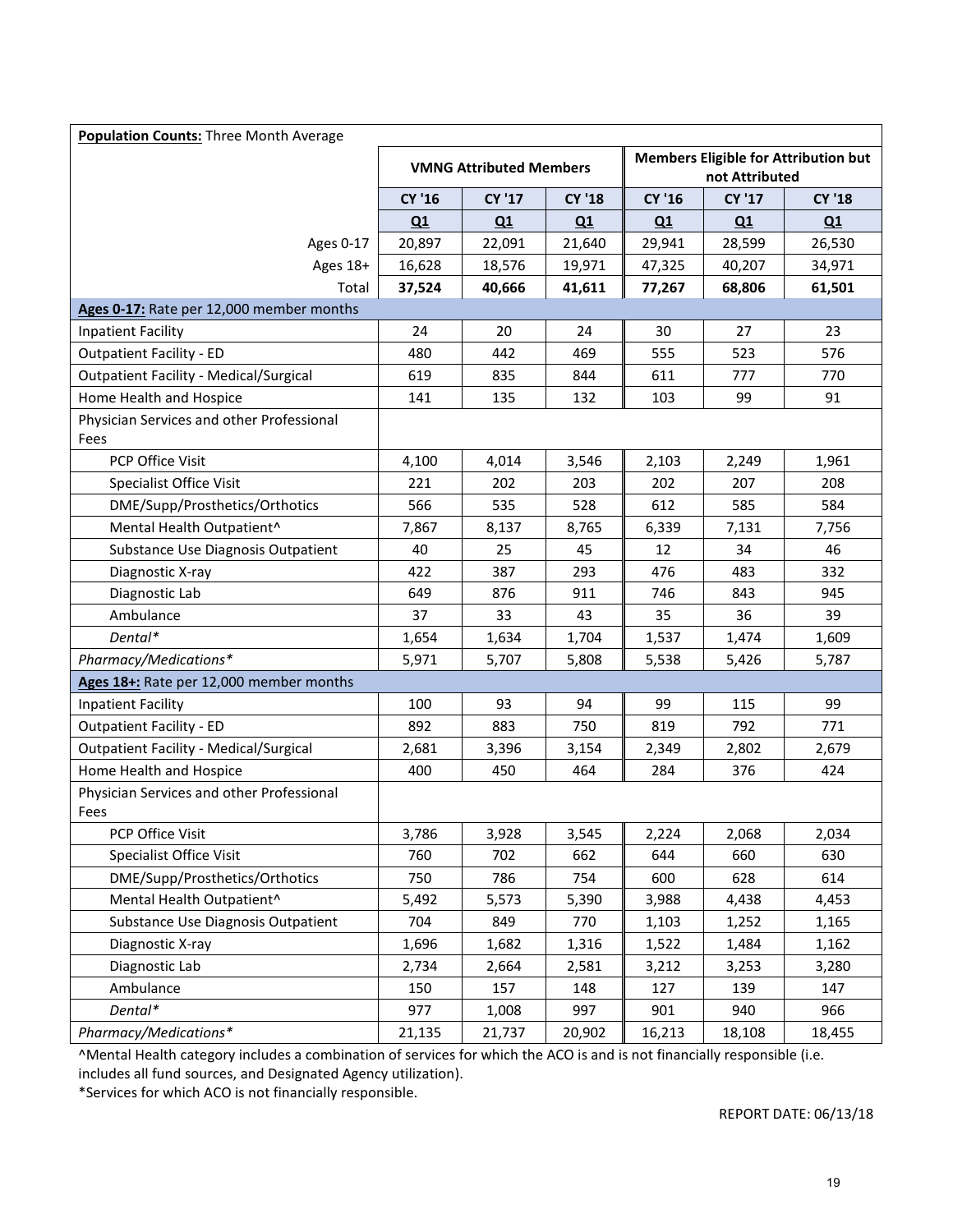| <b>Population Counts: Three Month Average</b>            |        |                                                   |                |        |                                                      |               |        |                                                    |               |             |                                                  |               |
|----------------------------------------------------------|--------|---------------------------------------------------|----------------|--------|------------------------------------------------------|---------------|--------|----------------------------------------------------|---------------|-------------|--------------------------------------------------|---------------|
|                                                          |        | <b>Low Risk VMNG Attributed</b><br><b>Members</b> |                |        | <b>Medium Risk VMNG Attributed</b><br><b>Members</b> |               |        | <b>High Risk VMNG Attributed</b><br><b>Members</b> |               |             | Very High Risk VMNG Attributed<br><b>Members</b> |               |
|                                                          | CY '16 | <b>CY '17</b>                                     | <b>CY '18</b>  | CY '16 | <b>CY '17</b>                                        | <b>CY '18</b> | CY '16 | <b>CY '17</b>                                      | <b>CY '18</b> | CY '16      | <b>CY '17</b>                                    | <b>CY '18</b> |
|                                                          | Q1     | Q1                                                | Q1             | Q1     | Q1                                                   | Q1            | Q1     | Q1                                                 | Q1            | Q1          | Q1                                               | Q1            |
| Ages 0-17                                                | 13,848 | 14,949                                            | 15,006         | 6,092  | 6,208                                                | 5,774         | 519    | 498                                                | 458           | 438         | 435                                              | 401           |
| Ages 18+                                                 | 2,447  | 2,870                                             | 3,370          | 9,044  | 10,094                                               | 10,858        | 3,273  | 3,573                                              | 3,682         | 1,863       | 2,039                                            | 2,061         |
| <b>Total</b>                                             | 16,294 | 17,819                                            | 18,376         | 15,136 | 16,302                                               | 16,632        | 3,792  | 4,071                                              | 4,141         | 2,302       | 2,474                                            | 2,462         |
| Ages 0-17: Rate per 12,000 member months                 |        |                                                   |                |        |                                                      |               |        |                                                    |               |             |                                                  |               |
| <b>Hospital Inpatient</b>                                | 9      | $\overline{2}$                                    | 9              | 36     | 25                                                   | 35            | 62     | 129                                                | 131           | 274         | 450                                              | 329           |
| <b>Hospital Outpatient ED</b>                            | 376    | 309                                               | 372            | 621    | 640                                                  | 627           | 1,118  | 1,269                                              | 890           | 1,077       | 1,250                                            | 1,355         |
| <b>Hospital Outpatient non-ED</b>                        | 451    | 516                                               | 626            | 807    | 1,272                                                | 1,121         | 2,059  | 2,988                                              | 2,941         | 1,588       | 3,087                                            | 2,621         |
| Home Health and Hospice                                  | 59     | 19                                                | 41             | 189    | 271                                                  | 202           | 594    | 779                                                | 1,039         | 1,542       | 1,424                                            | 1,515         |
| Physician Services and other<br><b>Professional Fees</b> |        |                                                   |                |        |                                                      |               |        |                                                    |               |             |                                                  |               |
| PCP Office Visit                                         | 3,629  | 3,310                                             | 3,083          | 4,784  | 5,241                                                | 4,374         | 6,486  | 7,534                                              | 6,170         | 6,652       | 6,680                                            | 5,910         |
| Non-PCP Office Visit                                     | 151    | 100                                               | 144            | 301    | 353                                                  | 273           | 817    | 892                                                | 890           | 621         | 781                                              | 618           |
| DME/Supp/Prosth/Orth                                     | 309    | 292                                               | 337            | 685    | 611                                                  | 601           | 2,075  | 2,289                                              | 1,841         | 5,275       | 5,798                                            | 5,113         |
| Mental Health^                                           | 2,187  | 1,678                                             | 2,812          | 12,915 | 12,854                                               | 14,762        | 33,362 | 42,779                                             | 43,505        | 86,984      | 123,032                                          | 105,389       |
|                                                          | 27     | 8                                                 | 13             | 75     | 68                                                   | 112           | 0      | 16                                                 | 113           | $\mathbf 0$ | 0                                                | 169           |
| Diagnostic X-ray                                         | 296    | 237                                               | 217            | 573    | 578                                                  | 409           | 956    | 1,197                                              | 742           | 1,652       | 1,884                                            | 947           |
| Diagnostic Lab                                           | 550    | 705                                               | 768            | 772    | 1,100                                                | 1,127         | 1,380  | 2,177                                              | 2,051         | 1,195       | 2,077                                            | 1,864         |
| Ambulance                                                | 19     | 13                                                | 20             | 46     | 50                                                   | 62            | 108    | 137                                                | 183           | 411         | 377                                              | 468           |
| Dental*                                                  | 1,600  | 1,570                                             | 1,693          | 1,731  | 1,771                                                | 1,702         | 2,044  | 1,880                                              | 1,929         | 1,834       | 1,617                                            | 1,874         |
| Pharmacy/Medications*                                    | 2,939  | 2,447                                             | 2,966          | 9,693  | 10,271                                               | 10,062        | 20,830 | 20,908                                             | 20,125        | 32,432      | 35,182                                           | 34,535        |
| Ages 18+: Rate per 12,000 member months                  |        |                                                   |                |        |                                                      |               |        |                                                    |               |             |                                                  |               |
| <b>Hospital Inpatient</b>                                | 18     | $\overline{7}$                                    | 19             | 46     | 29                                                   | 49            | 147    | 138                                                | 140           | 389         | 453                                              | 373           |
| <b>Hospital Outpatient ED</b>                            | 484    | 230                                               | 342            | 680    | 617                                                  | 586           | 1,266  | 1,328                                              | 1,053         | 1,799       | 2,337                                            | 1,741         |
| Hospital Outpatient non-ED                               | 1,547  | 884                                               | 1,218          | 2,063  | 2,555                                                | 2,458         | 3,710  | 5,028                                              | 4,875         | 5,365       | 8,239                                            | 6,916         |
| Home Health and Hospice                                  | 23     | $\pmb{0}$                                         | $\overline{7}$ | 56     | 42                                                   | 49            | 312    | 376                                                | 459           | 2,720       | 3,232                                            | 3,403         |
| Physician Services and other<br><b>Professional Fees</b> |        |                                                   |                |        |                                                      |               |        |                                                    |               |             |                                                  |               |
| PCP Office Visit                                         | 1,972  | 1,524                                             | 1,694          | 3,297  | 3,328                                                | 3,165         | 5,178  | 5,673                                              | 4,975         | 6,094       | 7,226                                            | 6,014         |
| Non-PCP Office Visit                                     | 417    | 202                                               | 317            | 585    | 493                                                  | 484           | 1,045  | 1,079                                              | 998           | 1,558       | 1,784                                            | 1,563         |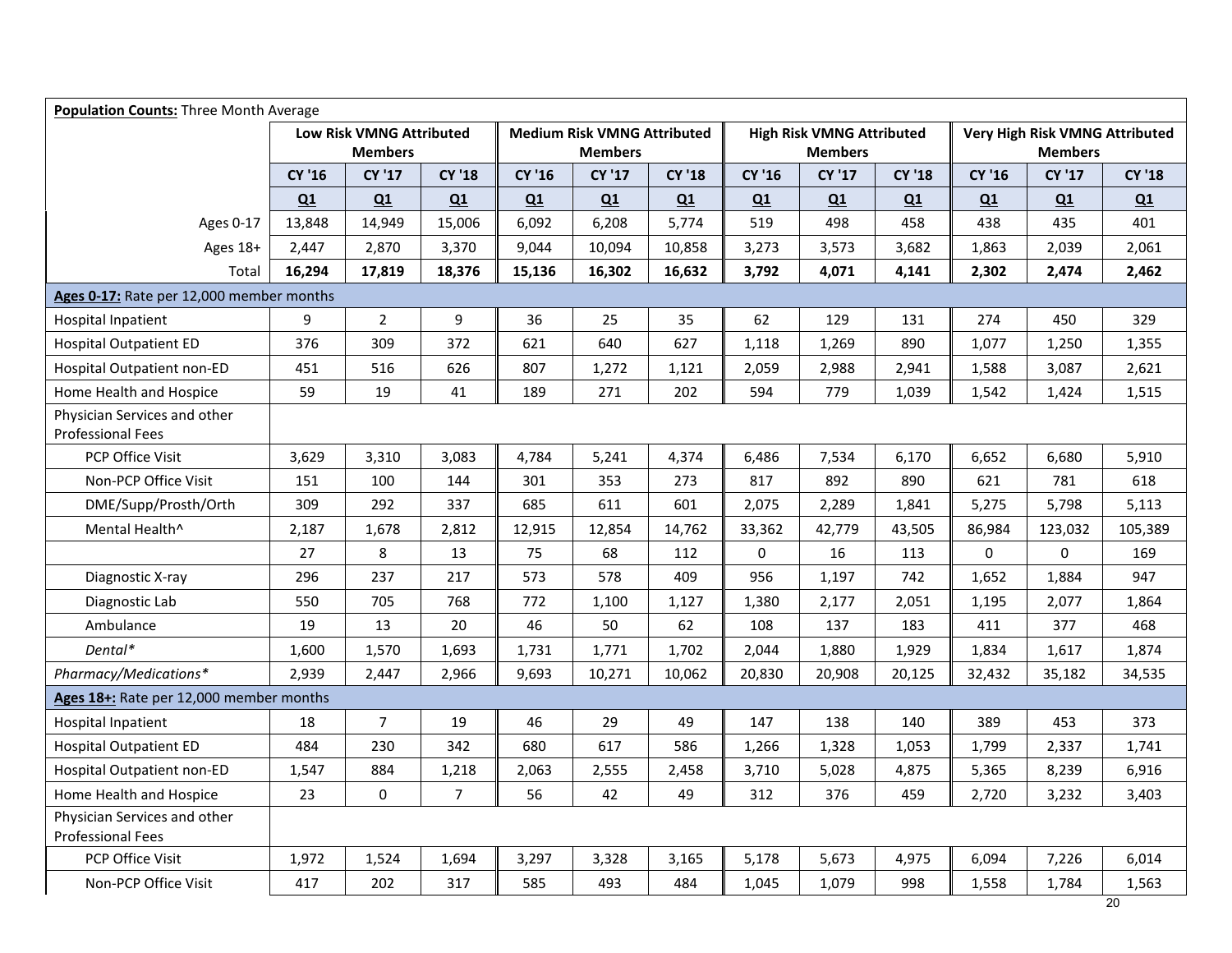| DME/Supp/Prosth/Orth       | 317   | 222   | 215   | 417    | 404    | 417    | 782    | 857    | 843    | 2.874  | 3,343  | 3,253  |
|----------------------------|-------|-------|-------|--------|--------|--------|--------|--------|--------|--------|--------|--------|
| Mental Health <sup>^</sup> | 1,501 | 1,200 | 1,419 | 3,801  | 3,980  | 3,786  | 6,892  | 7,367  | 7,280  | 16,478 | 16,470 | 16,956 |
|                            | 401   | 328   | 328   | 715    | 833    | 774    | 890    | 1,237  | 1,021  | 723    | 985    | 1,017  |
| Diagnostic X-ray           | 898   | 381   | 590   | 1,281  | 1,134  | 1,040  | 2,382  | 2,550  | 1,925  | 3,553  | 4,709  | 2,871  |
| Diagnostic Lab             | 1,074 | 800   | 1,294 | 2,534  | 2,257  | 2,248  | 3,749  | 4,340  | 4,062  | 4,104  | 4,366  | 3,799  |
| Ambulance                  | 36    | 17    | 37    | 75     | 63     | 70     | 225    | 210    | 222    | 535    | 724    | 610    |
| Dental*                    | 1,014 | 846   | 926   | 952    | 1,008  | 994    | 1.008  | 1,077  | 1.022  | 1.000  | 1,118  | 1,087  |
| Pharmacy/Medications*      | 4,579 | 2,789 | 4,005 | 14,422 | 14,333 | 14.481 | 33.005 | 35,975 | 34,553 | 54.608 | 60,108 | 57.977 |

^Mental Health category includes a combination of services for which the ACO is and is not financially responsible (i.e. includes all fund sources, and Designated Agency utilization).

\*Services for which ACO is not financially responsible.

REPORT DATE: 06/13/18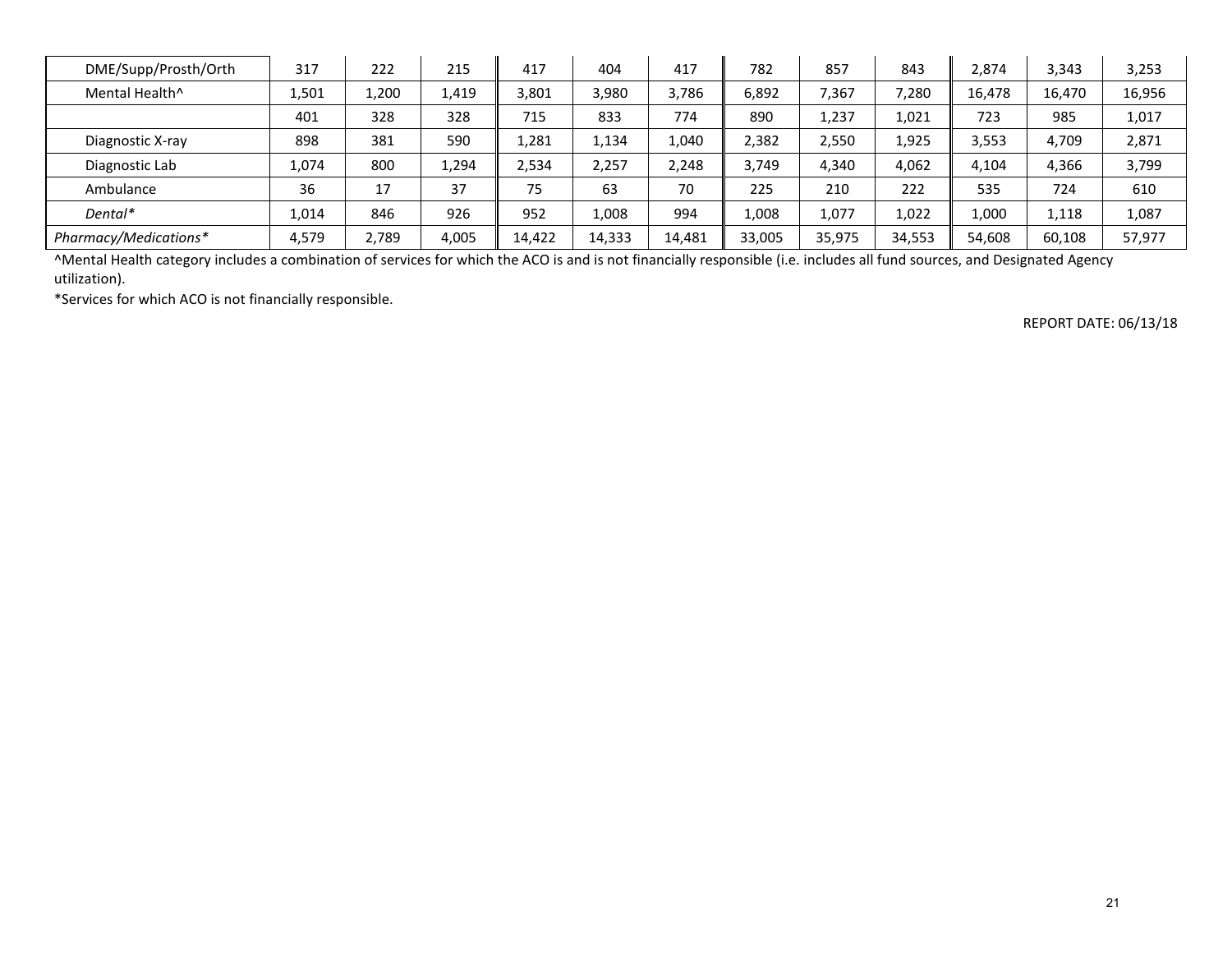## **Appendix D. Member and Provider Communications by Type and Topic - Vermont Medicaid Next Generation ACO Program**

|                                                         | <b>Jan-18</b>  |             | <b>Feb-18</b>  |                | <b>Mar-18</b> |                 |                       | Apr-18      |                         |                | $May-18$        |                |                |              |                |
|---------------------------------------------------------|----------------|-------------|----------------|----------------|---------------|-----------------|-----------------------|-------------|-------------------------|----------------|-----------------|----------------|----------------|--------------|----------------|
|                                                         |                |             | Month          |                |               | <b>Month</b>    |                       |             | <b>Month</b>            |                |                 | <b>Month</b>   |                |              | <b>Month</b>   |
|                                                         | <b>Phone</b>   | Written     | <b>Total</b>   | <b>Phone</b>   | Written       | <b>Total</b>    | Phone                 | Written     | <b>Total</b>            |                | Phone   Written | <b>Total</b>   | <b>Phone</b>   | Written      | <b>Total</b>   |
| 1. Inquiries                                            |                |             |                |                |               |                 |                       |             |                         |                |                 |                |                |              |                |
| a. Member Inquiries                                     |                |             |                |                |               |                 |                       |             |                         |                |                 |                |                |              |                |
| <b>Beneficiary Opt Out Process</b>                      | 60             | 86          | 146            | 18             | 117           | 135             | $\boldsymbol{\Delta}$ | 3           | $\overline{7}$          | $\overline{2}$ | $\mathbf 0$     | $\overline{2}$ | $\overline{2}$ | $\mathbf{0}$ | $\overline{2}$ |
| Other                                                   | $\overline{2}$ | $\mathbf 0$ | $\overline{2}$ | $\overline{2}$ | $\mathbf 0$   | $\overline{2}$  | 3                     | $\Omega$    | $\overline{\mathbf{3}}$ | $\overline{2}$ | $\mathbf{0}$    | $2^{\circ}$    | $\overline{0}$ | $\mathbf{0}$ | $\mathbf 0$    |
| <b>Total Member Inquiries</b>                           |                |             | 148            |                |               | 137             |                       |             | 10                      |                |                 | $\Delta$       |                |              | $\overline{2}$ |
| <b>b. Provider Inquiries</b>                            |                |             |                |                |               |                 |                       |             |                         |                |                 |                |                |              |                |
| <b>Prior Authorization Requirements</b>                 | 27             | $\mathbf 0$ | 27             | 12             | $\mathbf 0$   | 12              | 10                    | 0           | 10                      | 23             | $\mathbf{1}$    | 24             | 22             | $\mathbf 0$  | 22             |
| <b>OneCare Secure Portal</b>                            | 5              | $\mathbf 0$ | 5 <sup>5</sup> | 5              | $\mathbf 0$   | $5\overline{5}$ | $\mathbf 0$           | $\mathbf 0$ | $\mathbf 0$             | $\mathbf 0$    | $\mathbf 0$     | $\mathbf 0$    | $\mathbf{1}$   | $\mathbf 0$  | $\mathbf{1}$   |
| Other                                                   | $\mathbf{1}$   | $\mathbf 0$ | $\mathbf{1}$   | 10             | $\mathbf 0$   | 10              | $\mathbf 0$           | 0           | $\mathbf 0$             | $\overline{2}$ | $\mathbf 0$     | $2^{\circ}$    | 5              | $\mathbf{0}$ | 5              |
| <b>Total Provider Inquiries</b>                         |                |             | 33             |                |               | 27              |                       |             | 10                      |                |                 | 26             |                |              | 28             |
| <b>Total Member and Provider Inquiries</b>              | 95             | 86          | 181            | 47             | 117           | 164             | 17                    | 3           | 20                      | 29             | 1               | 30             | 30             | 0            | 30             |
| <b>Complaints</b>                                       |                |             |                |                |               |                 |                       |             |                         |                |                 |                |                |              |                |
| a. Member Complaints                                    |                |             |                |                |               |                 |                       |             |                         |                |                 |                |                |              |                |
| <b>Total Member Complaints</b>                          | $\Omega$       | $\mathbf 0$ | $\mathbf{0}$   | $\Omega$       | $\mathbf 0$   | $\mathbf{0}$    | $\Omega$              | $\Omega$    | $\mathbf 0$             | $\mathbf{1}$   | $\overline{0}$  | $\mathbf{1}$   | 0              | $\mathbf{0}$ | $\mathbf{0}$   |
| <b>b. Provider Complaints</b>                           |                |             |                |                |               |                 |                       |             |                         |                |                 |                |                |              |                |
| <b>Total Provider Complaints</b>                        | $\Omega$       | $\mathbf 0$ | $\mathbf{0}$   | $\Omega$       | $\Omega$      | $\mathbf{0}$    | $\Omega$              | $\Omega$    | $\mathbf{0}$            | $\Omega$       | $\Omega$        | $\mathbf{0}$   | 0              | $\Omega$     | $\mathbf{0}$   |
| <b>Total Member and Provider Complaints</b>             | 0              | $\mathbf 0$ | $\mathbf{0}$   | 0              | 0             | $\mathbf{0}$    | $\mathbf{0}$          | 0           | $\mathbf 0$             | 1              | 0               | $\mathbf 1$    | 0              | 0            | 0              |
| <b>Grievances and Appeals</b>                           |                |             |                |                |               |                 |                       |             |                         |                |                 |                |                |              |                |
| a. Member Grievances and Appeals                        |                |             |                |                |               |                 |                       |             |                         |                |                 |                |                |              |                |
| <b>Total Member Grievances and Appeals</b>              | $\mathbf{0}$   | $\mathbf 0$ | $\mathbf{0}$   | 0              | $\mathbf 0$   | $\mathbf 0$     | $\mathbf{0}$          | $\Omega$    | $\mathbf 0$             | $\Omega$       | $\mathbf 0$     | $\mathbf 0$    | 0              | $\mathbf 0$  | $\mathbf 0$    |
| <b>b. Provider Grievances and Appeals</b>               |                |             |                |                |               |                 |                       |             |                         |                |                 |                |                |              |                |
| <b>Total Provider Grievances and Appeals</b>            | 0              | $\mathbf 0$ | $\mathbf{0}$   | $\Omega$       | $\mathbf 0$   | $\mathbf 0$     | $\Omega$              | $\Omega$    | $\mathbf 0$             | $\Omega$       | $\mathbf 0$     | $\mathbf{0}$   | 0              | $\mathbf{0}$ | 0              |
| <b>Total Member and Provider Grievances and Appeals</b> | 0              | 0           | $\mathbf{0}$   | 0              | 0             | 0               | 0                     | 0           | $\mathbf 0$             | 0              | 0               | $\mathbf{0}$   | 0              | 0            | 0              |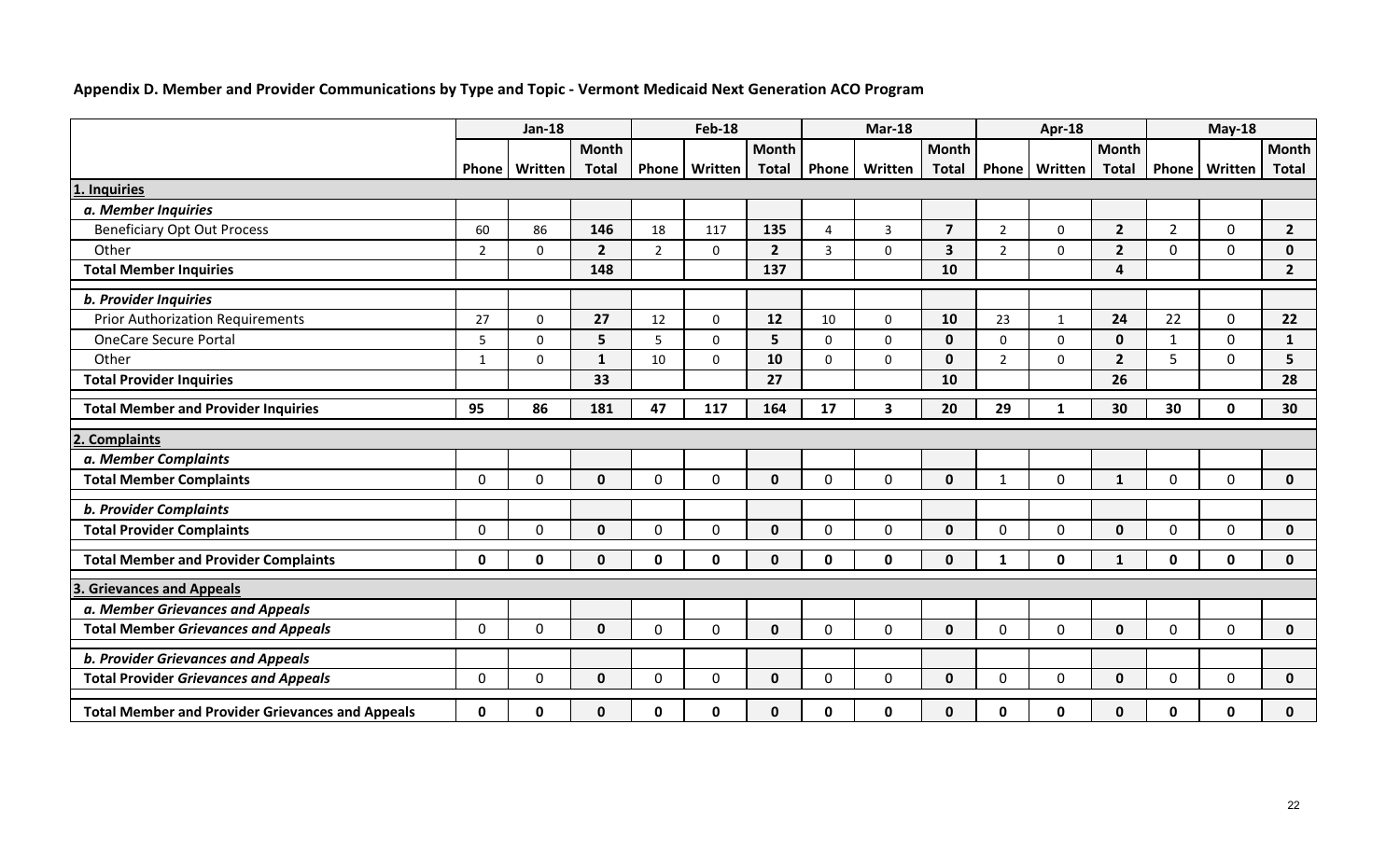| <b>Attributed Medicaid</b> | Jan     | Feb    | Mar    | Apr    | May    | Jun    | Jul    | Aug    | Sep    | Oct    | Nov    | <b>Dec</b> |
|----------------------------|---------|--------|--------|--------|--------|--------|--------|--------|--------|--------|--------|------------|
| Members*                   |         |        |        |        |        |        |        |        |        |        |        |            |
| % of 29.102                | 100.00% | 99.72% | 98.54% | 97.04% | 93.17% | 92.11% | 91.07% | 89.29% | 86.58% | 84.67% | 83.61% | 82.60%     |
| Total                      | 29,102  | 29.021 | 28.676 | 28,240 | 27.115 | 26,806 | 26.503 | 25,985 | 25,197 | 24.642 | 24,332 | 24,038     |
| Aged, Blind, Disabled      | 1,910   | 1,907  | 1,906  | 1,878  | 1,819  | 1,808  | 1,790  | 1,791  | 1,773  | 1.764  | 1,755  | 1,742      |
| General Adult              | 12.987  | 12.933 | 12.754 | 12.525 | 11.980 | 11.845 | 11.646 | 11.331 | 10.764 | 10.512 | 10.326 | 10.164     |
| <b>General Child</b>       | 14,205  | 14.181 | 14,016 | 13,837 | 13,316 | 13,153 | 13.067 | 12,863 | 12,660 | 12,366 | 12,251 | 12,132     |

#### **Medicaid Members Attributed to OneCare for the 2017 VMNG Program**

#### **Medicaid Members Attributed to OneCare for the 2018 VMNG Program**

| <b>Attributed Medicaid</b><br>Members* | Jan     | Feb    | Mar    | Apr    | May    | Jun    |
|----------------------------------------|---------|--------|--------|--------|--------|--------|
| % of 42,342                            | 100.00% | 99.20% | 98.12% | 97.23% | 96.29% | 94.32% |
| Total                                  | 42,342  | 42.005 | 41.545 | 41,169 | 40.769 | 39,936 |
| Aged, Blind, Disabled                  | 2.757   | 2,705  | 2,686  | 2,632  | 2,613  | 2,607  |
| <b>General Adult</b>                   | 18,097  | 18,006 | 17,769 | 17,609 | 17,422 | 16.929 |
| General Child                          | 21,488  | 21,294 | 21,090 | 20,928 | 20,734 | 20,400 |

\* Defined as number of individuals for whom a monthly prospective payment was made.